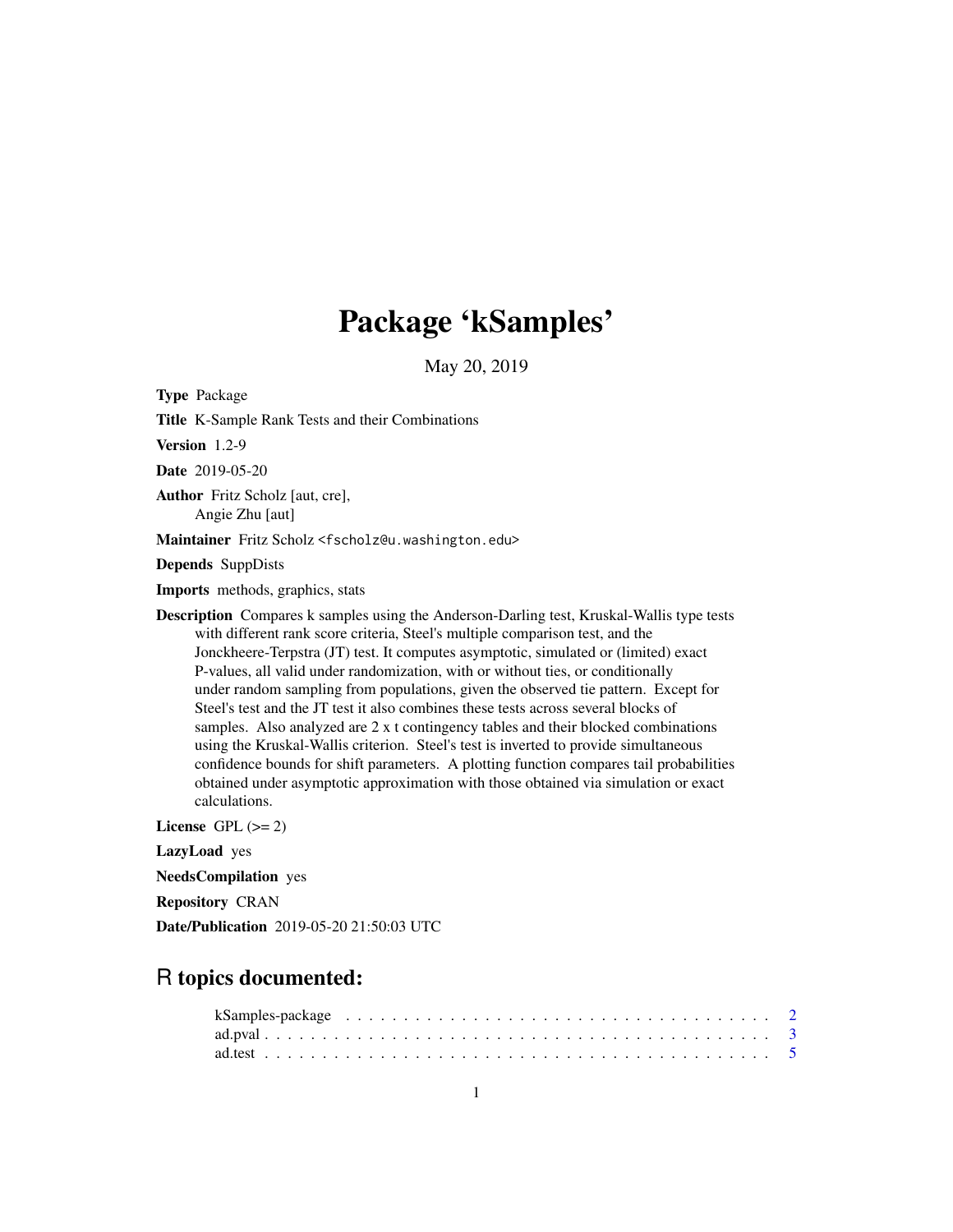#### <span id="page-1-0"></span>2 kSamples-package

| Index | 34 |  |
|-------|----|--|
|       |    |  |

kSamples-package *The Package kSamples Contains Several Nonparametric K-Sample Tests and their Combinations over Blocks*

#### Description

The k-sample Anderson-Darling, Kruskal-Wallis, normal score and van der Waerden score tests are used to test the hypothesis that k samples of sizes  $n_1, \ldots, n_k$  come from a common continuous distribution  $F$  that is otherwise unspecified. They are rank tests. Average rank scores are used in case of ties. While [ad.test](#page-4-1) is consistent against all alternatives, [qn.test](#page-19-1) tends to be sensitive mainly to shifts between samples. The combined versions of these tests, [ad.test.combined](#page-7-1) and [qn.test.combined](#page-22-1), are used to simultaneously test such hypotheses across several blocks of samples. The hypothesized common distributions and the number k of samples for each block of samples may vary from block to block.

The Jonckheere-Terpstra test addresses the same hypothesis as above but is sensitive to increasing alternatives (stochastic ordering).

Also treated is the analysis of  $2 \times t$  contingency tables using the Kruskal-Wallis criterion and its extension to blocks.

Steel's simultaneous comparison test of a common control sample with  $s = k-1$  treatment samples using pairwise Wilcoxon tests for each control/treatment pair is provided, and also the simultaneous confidence bounds of treatment shift effects resulting from the inversion of these tests when sampling from continuous populations.

Distributional aspects are handled asymptotically in all cases, and by choice also via simulation or exact enumeration. While simulation is always an option, exact calculations are only possible for small sample sizes and only when few samples are involved. These exact calculations can be done with or without ties in the pooled samples, based on a recursively extended version of Algorithm C (Chase's sequence) in Knuth (2011), which allows the enumeration of all possible splits of the pooled data into samples of sizes of  $n_1, \ldots, n_k$ , as appropriate under treatment randomization or random sampling, when viewing tests conditionally given the observed tie pattern.

#### Details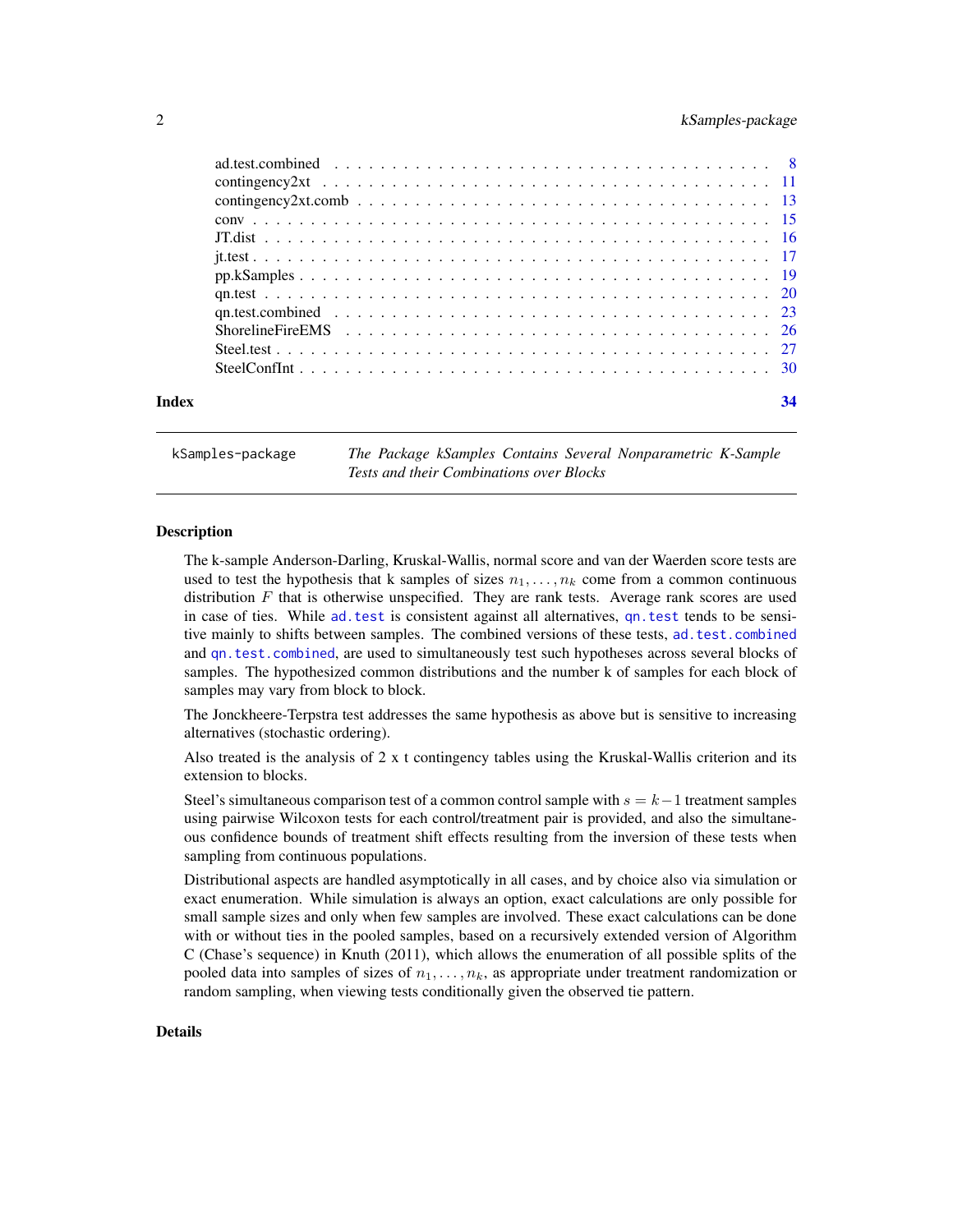#### <span id="page-2-0"></span>ad.pval 3

| Package:  | kSamples      |
|-----------|---------------|
| Type:     | Package       |
| Version:  | $1.2 - 8$     |
| Date:     | 2018-06-02    |
| License:  | $GPL$ $(>=2)$ |
| LazyLoad: | yes           |

#### Author(s)

Fritz Scholz and Angie Zhu

Maintainer: Fritz Scholz <fscholz@u.washington.edu>

#### References

Hajek, J., Sidak, Z., and Sen, P.K. (1999), *Theory of Rank Tests (Second Edition)*, Academic Press.

Knuth, D.E. (2011), *The Art of Computer Programming, Volume 4A Combinatorial Algorithms Part 1*, Addison-Wesley

Kruskal, W.H. (1952), A Nonparametric Test for the Several Sample Problem, *The Annals of Mathematical Statistics*, Vol 23, No. 4, 525-540

Kruskal, W.H. and Wallis, W.A. (1952), Use of Ranks in One-Criterion Variance Analysis, *Journal of the American Statistical Association*, Vol 47, No. 260, 583–621.

Lehmann, E.L. (2006), *Nonparametrics, Statistical Methods Based on Ranks*, Revised First Edition, Springer, New York.

Scholz, F. W. and Stephens, M. A. (1987), K-sample Anderson-Darling Tests, *Journal of the American Statistical Association*, Vol 82, No. 399, 918–924.

<span id="page-2-1"></span>ad.pval P*-Value for the Asymptotic Anderson-Darling Test Distribution*

#### Description

This function computes upper tail probabilities for the limiting distribution of the standardized Anderson-Darling test statistic.

#### Usage

```
ad.pval(tx,m,version=1)
```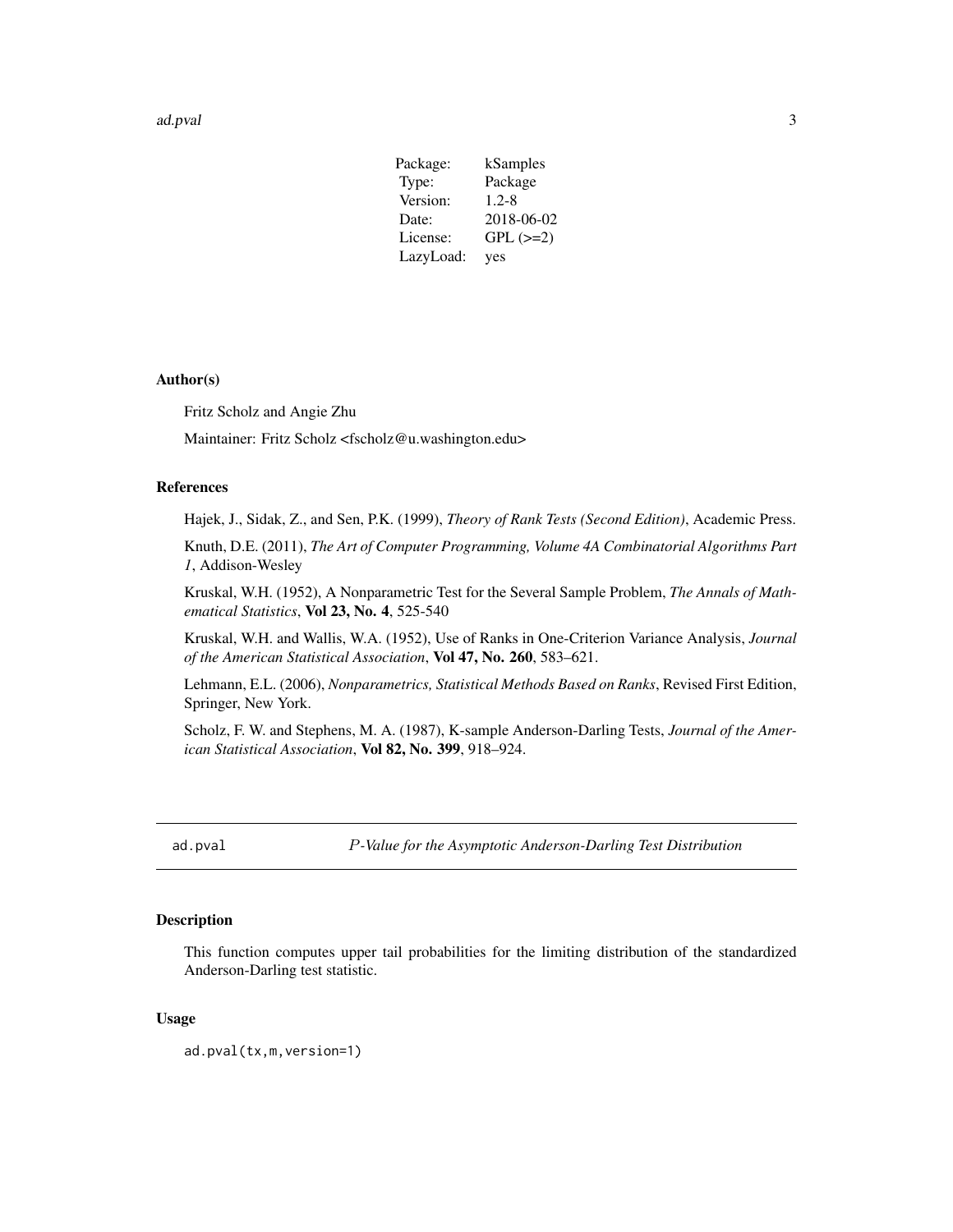<span id="page-3-0"></span>4 ad.pval and property  $\alpha$  and  $\alpha$  and  $\alpha$  and  $\alpha$  and  $\alpha$  and  $\alpha$  and  $\alpha$  and  $\alpha$  and  $\alpha$  and  $\alpha$  and  $\alpha$  and  $\alpha$  and  $\alpha$  and  $\alpha$  and  $\alpha$  and  $\alpha$  and  $\alpha$  and  $\alpha$  and  $\alpha$  and  $\alpha$  and  $\alpha$  and  $\alpha$  and

#### Arguments

| tx      | a vector of desired thresholds $\geq 0$                                                                                         |
|---------|---------------------------------------------------------------------------------------------------------------------------------|
| m       | The degrees of freedom for the asymptotic standardized Anderson-Darling test<br>statistic                                       |
| version | $=$ 1 (default) if P-value for version 1 of the test statistic is desired, otherwise<br>the version $2 P$ -value is calculated. |

#### Details

Extensive simulations (sampling from a common continuous distribution) were used to extend the range of the asymptotic P-value calculation from the original  $[0.01, 0.25]$  in Table 1 of the reference paper to 36 quantiles corresponding to  $P = .00001, .00005, .0001, .0005, .001, .005, .01, .025,$ .05, .075, .1, .2, .3, .4, .5, .6, .7, .8, .9, .925, .95, .975, .99, .9925, .995, .9975, .999, .99925, .9995, .99975, .9999, .999925, .99995, .999975, .99999. Note that the entries of the original Table 1 were obtained by using the first 4 moments of the asymptotic distribution and a Pearson curve approximation.

Using ad. test, 1 million replications of the standardized AD statistics with sample sizes  $n_i = 500$ ,  $i = 1, \ldots, k$  were run for  $k = 2, 3, 4, 5, 7$  ( $k = 2$  was done twice). These values of k correspond to degrees of freedom  $m = k - 1 = 1, 2, 3, 4, 6$  in the asymptotic distribution. The random variable described by this distribution is denoted by  $T_m$ . The actual variances (for  $n_i = 500$ ) agreed fairly well with the asymptotic variances.

Using the convolution nature of the asymptotic distribution, the performed simulations were exploited to result in an effective simulation of 2 million cases, except for  $k = 11$ , i.e.,  $m = k - 1 =$ 10, for which the asymptotic distribution of  $T_{10}$  was approximated by the sum of the AD statistics for  $k = 7$  and  $k = 5$ , for just the 1 million cases run for each k.

The interpolation of tail probabilities P for any desired k is done in two stages. First, a spline in  $1/\sqrt{m}$  is fitted to each of the 36 quantiles obtained for  $m = 1, 2, 3, 4, 6, 8, 10, \infty$  to obtain the corresponding interpolated quantiles for the  $m$  in question.

Then a spline is fitted to the  $\log((1 - P)/P)$  as a function of these 36 interpolated quantiles. This latter spline is used to determine the tail probabilities  $P$  for the specified threshold  $tx$ , corresponding to either  $AD$  statistic version. The above procedure is based on simulations for either version of the test statistic, appealing to the same limiting distribution.

#### Value

a vector of upper tail probabilities corresponding to tx

#### References

Scholz, F. W. and Stephens, M. A. (1987), K-sample Anderson-Darling Tests, *Journal of the American Statistical Association*, Vol 82, No. 399, 918–924.

#### See Also

[ad.test](#page-4-1), [ad.test.combined](#page-7-1)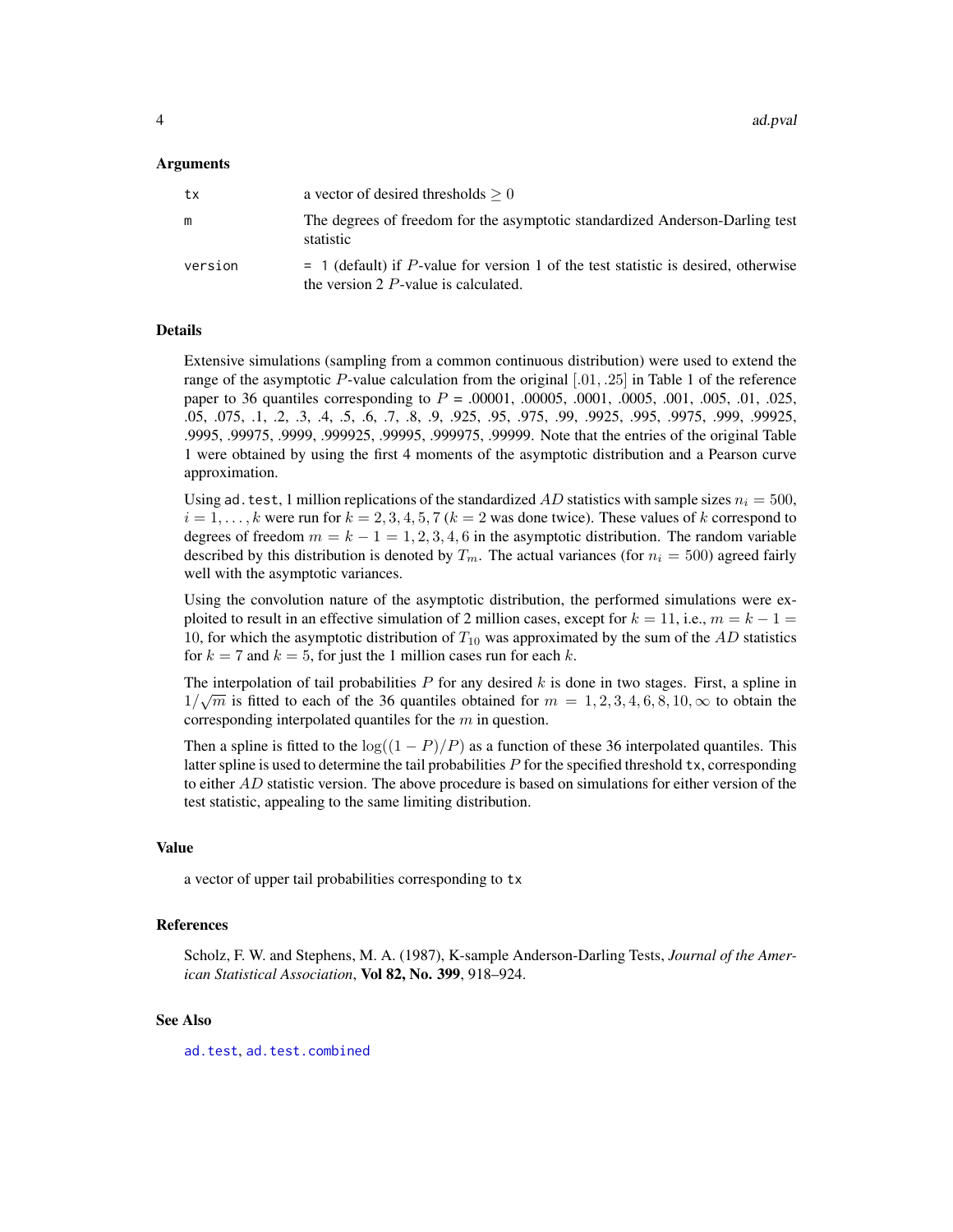#### <span id="page-4-0"></span>ad.test 5

#### Examples

ad.pval(tx=c(3.124,5.65),m=2,version=1) ad.pval(tx=c(3.124,5.65),m=2,version=2)

<span id="page-4-1"></span>ad.test *Anderson-Darling k-Sample Test*

#### Description

This function uses the Anderson-Darling criterion to test the hypothesis that  $k$  independent samples with sample sizes  $n_1, \ldots, n_k$  arose from a common unspecified distribution function  $F(x)$  and testing is done conditionally given the observed tie pattern. Thus this is a permutation test. Both versions of the AD statistic are computed.

#### Usage

```
ad.test(..., data = NULL, method = c("asymptotic", "simulated", "exact"),dist = FALSE, Nsim = 10000)
```
#### Arguments

|        | Either several sample vectors, say $x_1, \ldots, x_k$ , with $x_i$ containing $n_i$ sample<br>values. $n_i > 4$ is recommended for reasonable asymptotic P-value calculation.<br>The pooled sample size is denoted by $N = n_1 + \ldots + n_k$ ,                                                                                                                     |
|--------|----------------------------------------------------------------------------------------------------------------------------------------------------------------------------------------------------------------------------------------------------------------------------------------------------------------------------------------------------------------------|
|        | or a list of such sample vectors,                                                                                                                                                                                                                                                                                                                                    |
|        | or a formula $y \sim g$ , where y contains the pooled sample values and g is a factor<br>(of same length as y) with levels identifying the samples to which the elements<br>of y belong.                                                                                                                                                                             |
| data   | $=$ an optional data frame providing the variables in formula $y \sim g$ .                                                                                                                                                                                                                                                                                           |
| method | = c("asymptotic","simulated","exact"), where                                                                                                                                                                                                                                                                                                                         |
|        | "asymptotic" uses only an asymptotic $P$ -value approximation, reasonable for<br>P in [.00001, .99999] when all $n_i > 4$ . Linear extrapolation via $\log(P/(1 - P))$<br>is used outside [.00001, .99999]. This calculation is always done. See ad. pval<br>for details. The adequacy of the asymptotic $P$ -value calculation may be checked<br>using pp.kSamples. |
|        | "simulated" uses Nsim simulated $AD$ statistics, based on random splits of the<br>pooled samples into samples of sizes $n_1, \ldots, n_k$ , to estimate the exact condi-<br>tional $P$ -value.                                                                                                                                                                       |
|        | "exact" uses full enumeration of all sample splits with resulting $AD$ statistics<br>to obtain the exact conditional $P$ -values. It is used only when $N \sin n$ is at least as<br>large as the number                                                                                                                                                              |
|        | $ncomb = \frac{N!}{n_1! \dots n_k!}$                                                                                                                                                                                                                                                                                                                                 |

of full enumerations. Otherwise, method reverts to "simulated" using the given Nsim. It also reverts to "simulated" when  $ncomb > 1e8$  and dist = TRUE.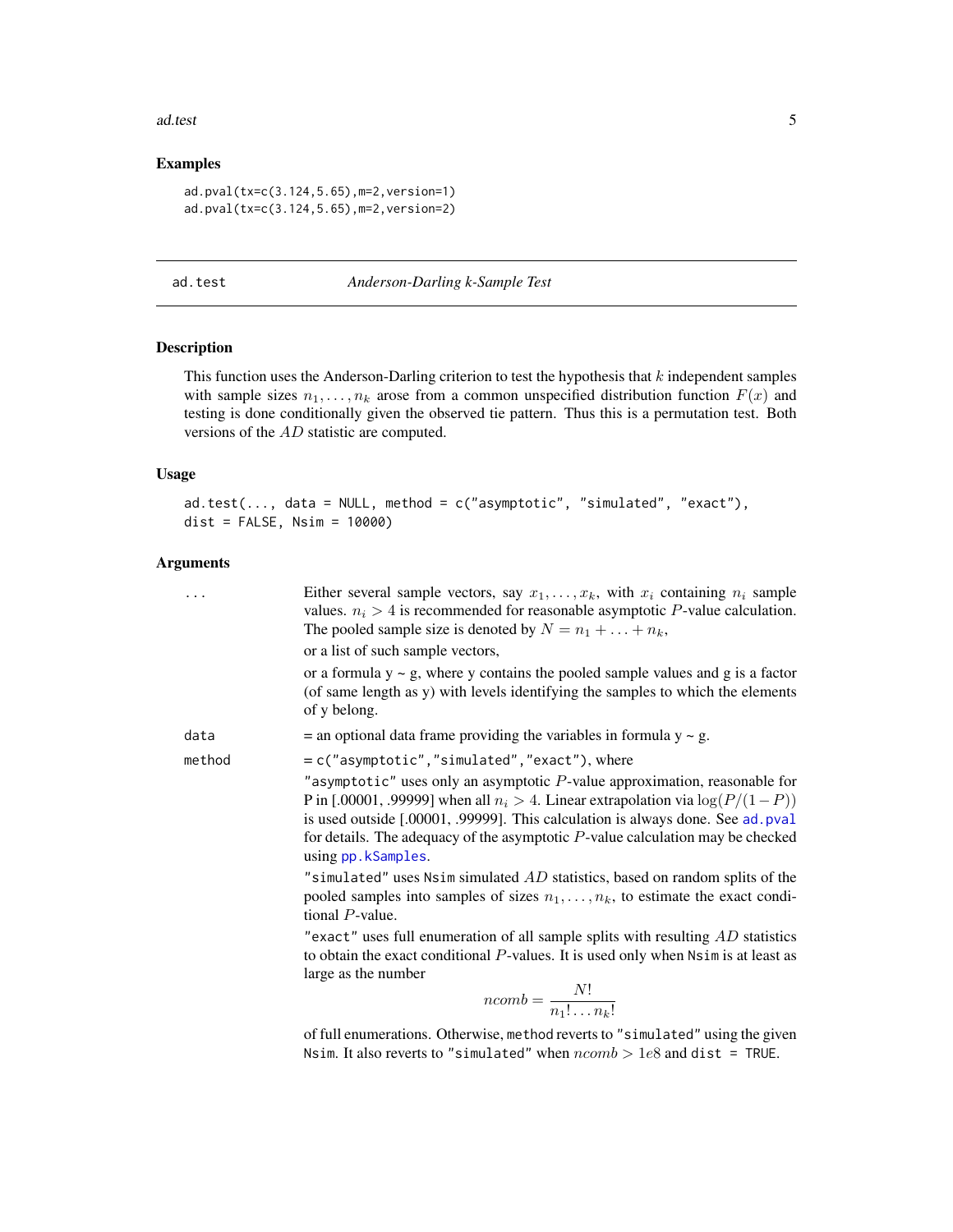| dist | = FALSE (default) or TRUE. If TRUE, the simulated or fully enumerated dis-                                                                                 |
|------|------------------------------------------------------------------------------------------------------------------------------------------------------------|
|      | tribution vectors null.dist1 and null.dist2 are returned for the respective                                                                                |
|      | test statistic versions. Otherwise, NULL is returned. When dist = TRUE then                                                                                |
|      | Nsim $\leq$ min(Nsim, 1e8), to limit object size.                                                                                                          |
| Nsim | $= 10000$ (default), number of simulation sample splits to use. It is only used<br>when method = "simulated", or when method = "exact" reverts to method = |
|      | "simulated", as previously explained.                                                                                                                      |

#### Details

If AD is the Anderson-Darling criterion for the k samples, its standardized test statistic is  $T.AD =$  $(AD - \mu)/\sigma$ , with  $\mu = k - 1$  and  $\sigma$  representing mean and standard deviation of AD. This statistic is used to test the hypothesis that the samples all come from the same but unspecified continuous distribution function  $F(x)$ .

According to the reference article, two versions of the AD test statistic are provided. The above mean and standard deviation are strictly valid only for version 1 in the continuous distribution case.

NA values are removed and the user is alerted with the total NA count. It is up to the user to judge whether the removal of NA's is appropriate.

The continuity assumption can be dispensed with, if we deal with independent random samples, or if randomization was used in allocating subjects to samples or treatments, and if we view the simulated or exact P-values conditionally, given the tie pattern in the pooled samples. Of course, under such randomization any conclusions are valid only with respect to the group of subjects that were randomly allocated to their respective samples. The asymptotic P-value calculation assumes distribution continuity. No adjustment for lack thereof is known at this point. For details on the asymptotic  $P$ -value calculation see [ad.pval](#page-2-1).

#### Value

A list of class kSamples with components

| test.name  | "Anderson-Darling"                                                                                                                                                                                         |
|------------|------------------------------------------------------------------------------------------------------------------------------------------------------------------------------------------------------------|
| k          | number of samples being compared                                                                                                                                                                           |
| ns         | vector of the k sample sizes $(n_1, \ldots, n_k)$                                                                                                                                                          |
| N          | size of the pooled sample = $n_1 +  + n_k$                                                                                                                                                                 |
| n.ties     | number of ties in the pooled samples                                                                                                                                                                       |
| sig        | standard deviations $\sigma$ of version 1 of AD under the continuity assumption                                                                                                                            |
| ad         | 2 x 3 (2 x 4) matrix containing $AD, T, AD$ , asymptotic P-value, (simulated or<br>exact $P$ -value), for each version of the standardized test statistic $T$ , version 1 in<br>row 1, version 2 in row 2. |
| warning    | logical indicator, warning = TRUE when at least one $n_i < 5$                                                                                                                                              |
| null.dist1 | simulated or enumerated null distribution of version 1 of the test statistic, given<br>as vector of all generated AD statistics.                                                                           |
| null.dist2 | simulated or enumerated null distribution of version 2 of the test statistic, given<br>as vector of all generated AD statistics.                                                                           |
| method     | The method used.                                                                                                                                                                                           |
| Nsim       | The number of simulations.                                                                                                                                                                                 |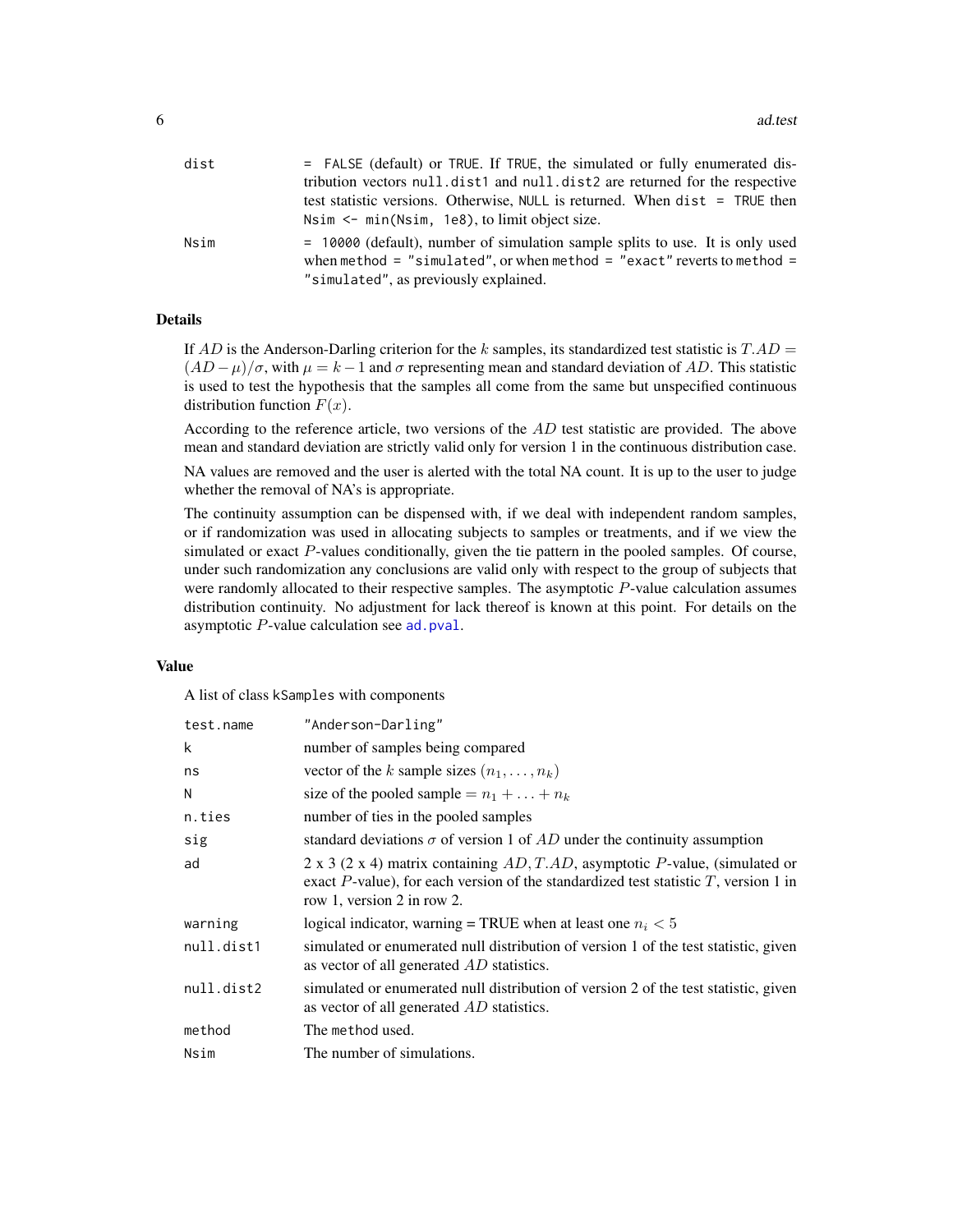#### <span id="page-6-0"></span>ad.test 7

#### warning

method = "exact" should only be used with caution. Computation time is proportional to the number of enumerations. In most cases dist = TRUE should not be used, i.e., when the returned distribution vectors null.dist1 and null.dist2 become too large for the R work space. These vectors are limited in length by 1e8.

#### Note

For small sample sizes and small  $k$  exact null distribution calculations are possible (with or without ties), based on a recursively extended version of Algorithm C (Chase's sequence) in Knuth (2011), Ch. 7.2.1.3, which allows the enumeration of all possible splits of the pooled data into samples of sizes of  $n_1, \ldots, n_k$ , as appropriate under treatment randomization. The enumeration and simulation are both done in C.

#### Note

It has recently come to our attention that the Anderson-Darling test, originally proposed by Pettitt (1976) in the 2-sample case and generalized to k samples by Scholz and Stephens, has a close relative created by Baumgartner et al (1998) in the 2 sample case and populatized by Neuhaeuser (2012) with at least 6 papers among his cited references and generalized by Murakami (2006) to k samples.

#### References

Baumgartner, W., Weiss, P. and Schindler, H. (1998), A nonparametric test for the general twosample problem, *Bionetrics*, 54, 1129-1135.

Knuth, D.E. (2011), *The Art of Computer Programming, Volume 4A Combinatorial Algorithms Part 1*, Addison-Wesley

Neuhaeuser, M. (2012), *Nonparametric Statistical Tests, A Computational Approach*, CRC Press.

Murakami, H. (2006), A k-sample rank test based on modified Baumgartner statistic and it power comparison, *Jpn. Soc. Comp. Statist.*, 19, 1-13.

Murakami, H. (2012), Modified Baumgartner statistic for the two-sample and multisample problems: a numerical comparison. *J. of Statistical Comput. and Simul.*, 82:5, 711-728.

Pettitt, A.N. (1976), A two-sample Anderson\_Darling rank statistic, *Biometrika*, 63, 161-168.

Scholz, F. W. and Stephens, M. A. (1987), K-sample Anderson-Darling Tests, *Journal of the American Statistical Association*, Vol 82, No. 399, 918–924.

#### See Also

[ad.test.combined](#page-7-1), [ad.pval](#page-2-1)

#### Examples

```
u1 <- c(1.0066, -0.9587, 0.3462, -0.2653, -1.3872)
u2 <- c(0.1005, 0.2252, 0.4810, 0.6992, 1.9289)
u3 <- c(-0.7019, -0.4083, -0.9936, -0.5439, -0.3921)
y \leq c(u1, u2, u3)
```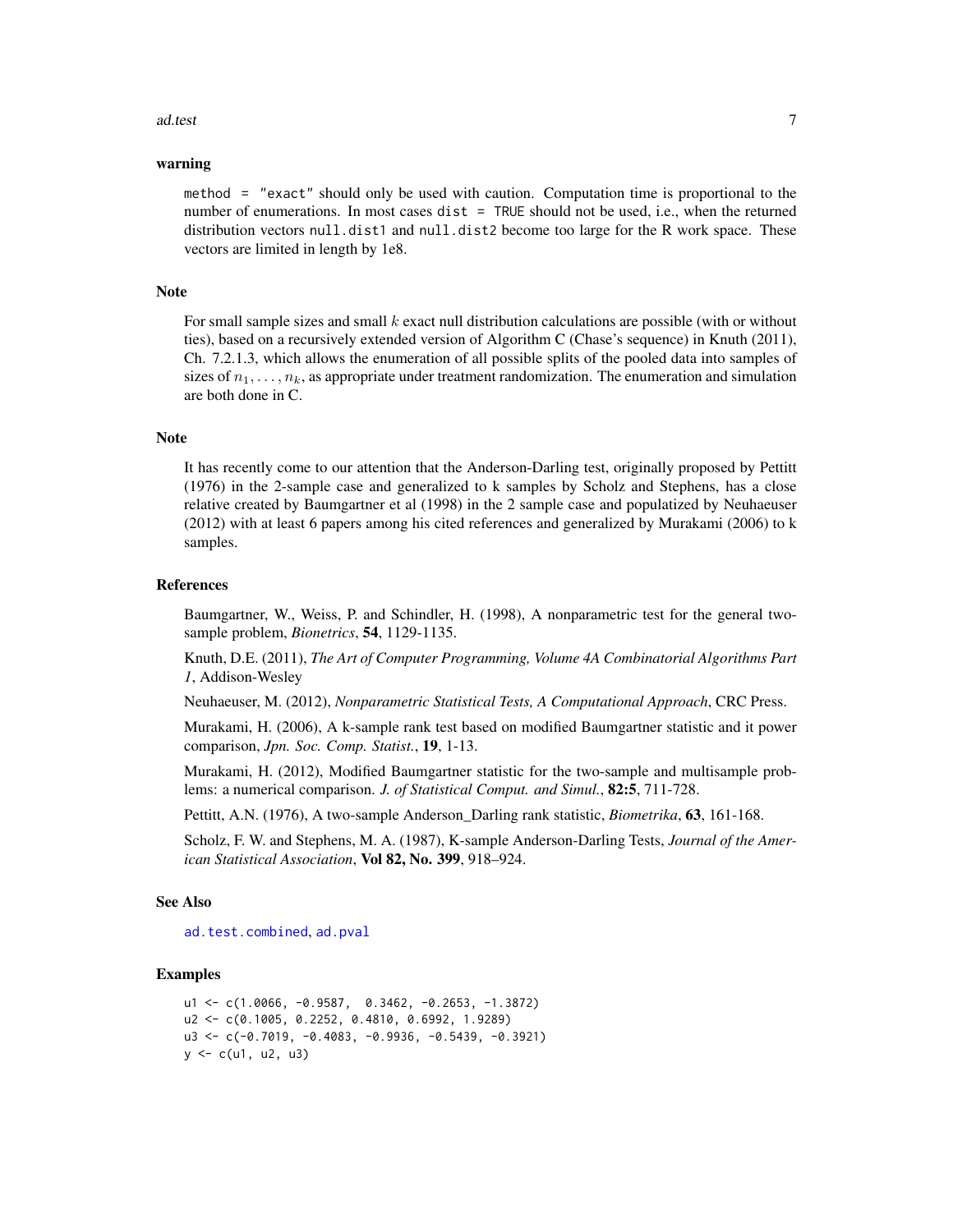```
g \le - as.factor(c(rep(1, 5), rep(2, 5), rep(3, 5)))
set.seed(2627)
ad.test( u1, u2, u3, method = "exact", dist = FALSE, Nsim = 1000)# or with same seed
# ad.test(list(u1, u2, u3), method = "exact", dist = FALSE, Nsim = 1000)
# or with same seed
# ad.test(y \sim g, method = "exact", dist = FALSE, Nsim = 1000)
```
<span id="page-7-1"></span>ad.test.combined *Combined Anderson-Darling k-Sample Tests*

#### Description

This function combines several independent Anderson-Darling k-sample tests into one overall test of the hypothesis that the independent samples within each block come from a common unspecified distribution, while the common distributions may vary from block to block. Both versions of the Anderson-Darling test statistic are provided.

#### Usage

```
ad.test.combined(..., data = NULL,
method = c("asymptotic", "simulated", "exact"),
dist = FALSE, Nsim = 10000)
```

|        | Either a sequence of several lists, say $L_1, \ldots, L_M$ $(M > 1)$ where list $L_i$ con-<br>tains $k_i > 1$ sample vectors of respective sizes $n_{i1}, \ldots, n_{ik_i}$ , where $n_{ij} > 4$ is<br>recommended for reasonable asymptotic P-value calculation. $N_i = n_{i1} +  +$<br>$n_{ik_i}$ is the pooled sample size for block i,                                                                                                                                                  |
|--------|---------------------------------------------------------------------------------------------------------------------------------------------------------------------------------------------------------------------------------------------------------------------------------------------------------------------------------------------------------------------------------------------------------------------------------------------------------------------------------------------|
|        | or a list of such lists,                                                                                                                                                                                                                                                                                                                                                                                                                                                                    |
|        | or a formula, like $y \sim g / b$ , where y is a numeric response vector, g is a factor<br>with levels indicating different treatments and b is a factor indicating different<br>blocks; y, g, b are or equal length. y is split separately for each block level into<br>separate samples according to the g levels. The same g level may occur in dif-<br>ferent blocks. The variable names may correspond to variables in an optionally<br>supplied data frame via the data $=$ argument, |
| data   | $=$ an optional data frame providing the variables in formula input                                                                                                                                                                                                                                                                                                                                                                                                                         |
| method | $= c("asymptotic", "simulated", "exact"), where$<br>"asymptotic" uses only an asymptotic $P$ -value approximation, reasonable for<br>P in [0.00001, .99999], linearly extrapolated via $\log(P/(1 - P))$ outside that<br>range. See $ad$ , $pval$ for details. The adequacy of the asymptotic $P$ -value calcu-<br>lation may be checked using pp. kSamples.                                                                                                                                |
|        | "simulated" uses simulation to get Nsim simulated $AD$ statistics for each block<br>of samples, adding them across blocks component wise to get Nsim combined<br>values. These are compared with the observed combined value to obtain the<br>estimated P-value.                                                                                                                                                                                                                            |

<span id="page-7-0"></span>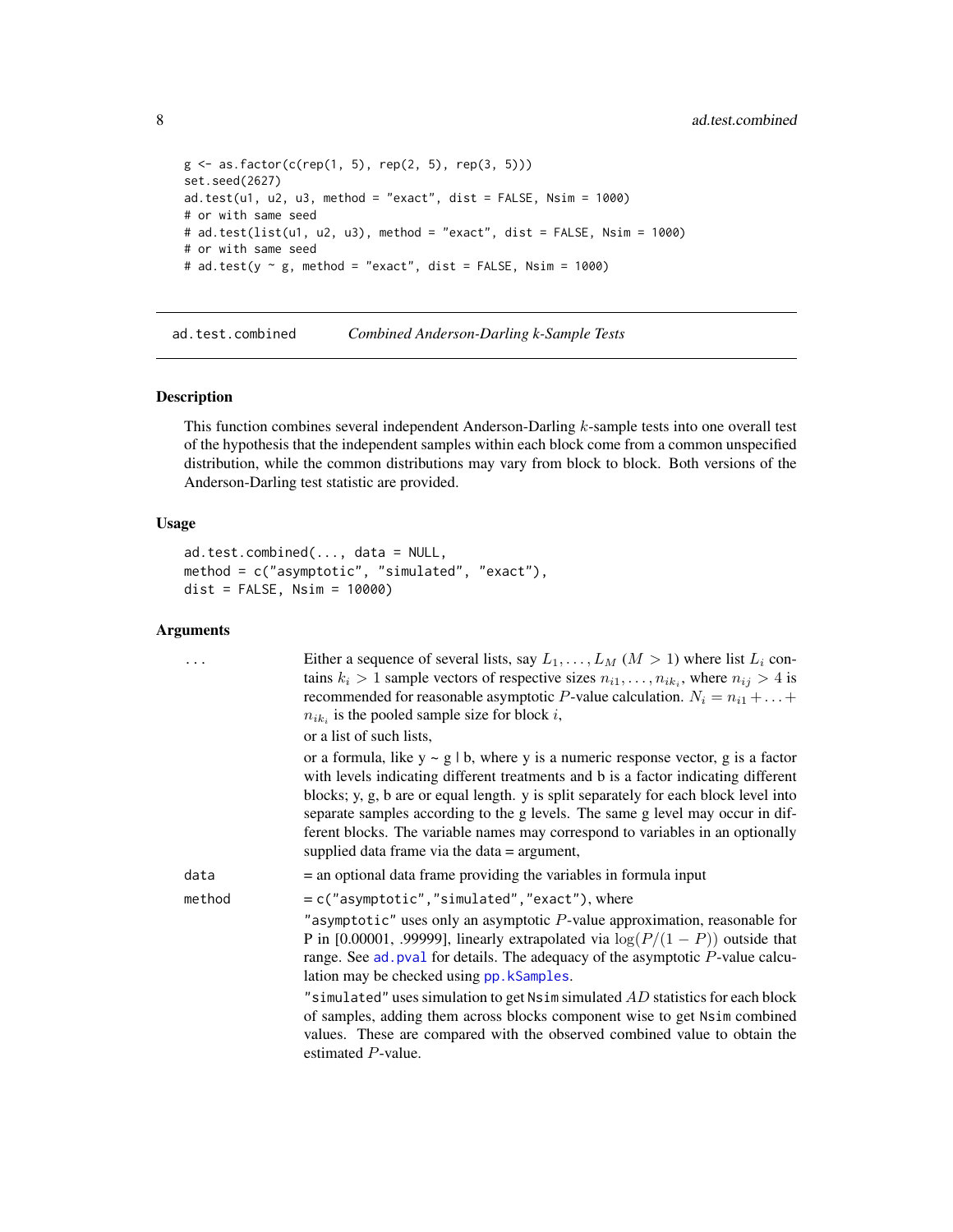"exact" uses full enumeration of the test statistic values for all sample splits of the pooled samples within each block. The test statistic vectors for the first 2 blocks are added (each component against each component, as in the R outer(x, y, "+") command) to get the convolution enumeration for the combined test statistic. The resulting vector is convoluted against the next block vector in the same fashion, and so on. It is possible only for small problems, and is attempted only when Nsim is at least the (conservatively maximal) length

$$
\frac{N_1!}{n_{11}!\dots n_{1k_1}!} \times \dots \times \frac{N_M!}{n_{M1}!\dots n_{Mk_M}!}
$$

of the final distribution vector. Otherwise, it reverts to the simulation method using the provided Nsim.

- dist FALSE (default) or TRUE. If TRUE, the simulated or fully enumerated convolution vectors null.dist1 and null.dist2 are returned for the respective test statistic versions. Otherwise, NULL is returned for each.
- Nsim = 10000 (default), number of simulation splits to use within each block of samples. It is only used when method = "simulated" or when method = "exact" reverts to method = "simulated", as previously explained. Simulations are independent across blocks, using Nsim for each block. Nsim is limited by 1e7.

#### Details

If  $AD_i$  is the Anderson-Darling criterion for the i-th block of  $k_i$  samples, its standardized test statistic is  $T_i = (AD_i - \mu_i)/\sigma_i$ , with  $\mu_i$  and  $\sigma_i$  representing mean and standard deviation of  $AD_i$ . This statistic is used to test the hypothesis that the samples in the i-th block all come from the same but unspecified continuous distribution function  $F_i(x)$ .

The combined Anderson-Darling criterion is  $AD_{comb} = AD_1 + \ldots + AD_M$  and  $T_{comb} = (AD_{comb} (\mu_c)/\sigma_c$  is the standardized form, where  $\mu_c = \mu_1 + \ldots + \mu_M$  and  $\sigma_c = \sqrt{\sigma_1^2 + \ldots + \sigma_M^2}$  represent the mean and standard deviation of  $AD_{comb}$ . The statistic  $T_{comb}$  is used to simultaneously test whether the samples in each block come from the same continuous distribution function  $F_i(x)$ ,  $i = 1, \ldots, M$ . The unspecified common distribution function  $F_i(x)$  may change from block to block. According to the reference article, two versions of the test statistic and its corresponding combinations are provided.

The  $k_i$  for each block of  $k_i$  independent samples may change from block to block.

NA values are removed and the user is alerted with the total NA count. It is up to the user to judge whether the removal of NA's is appropriate.

The continuity assumption can be dispensed with if we deal with independent random samples, or if randomization was used in allocating subjects to samples or treatments, independently from block to block, and if we view the simulated or exact  $P$ -values conditionally, given the tie patterns within each block. Of course, under such randomization any conclusions are valid only with respect to the blocks of subjects that were randomly allocated. The asymptotic P-value calculation assumes distribution continuity. No adjustment for lack thereof is known at this point. The same comment holds for the means and standard deviations of respective statistics.

#### Value

A list of class kSamples with components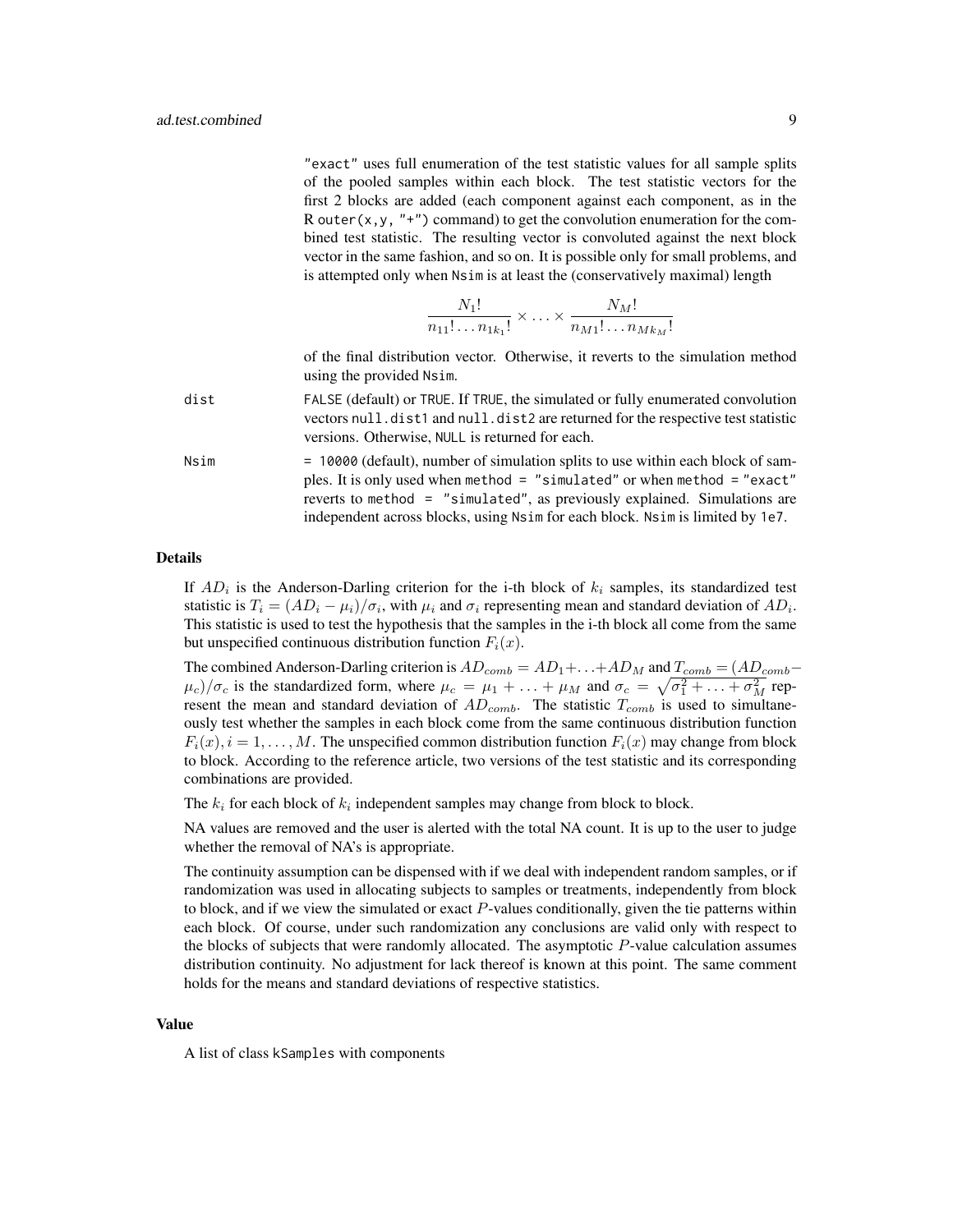<span id="page-9-0"></span>

| test.name  | $=$ "Anderson-Darling"                                                                                                                                                                                           |
|------------|------------------------------------------------------------------------------------------------------------------------------------------------------------------------------------------------------------------|
| М          | number of blocks of samples being compared                                                                                                                                                                       |
| n.samples  | list of M vectors, each vector giving the sample sizes for each block of samples<br>being compared                                                                                                               |
| nt         | $=(N_1,\ldots,N_M)$                                                                                                                                                                                              |
| n.ties     | vector giving the number of ties in each the M comparison blocks                                                                                                                                                 |
| ad.list    | list of M matrices giving the ad results for ad. test applied to the samples in<br>each of the M blocks                                                                                                          |
| mu         | vector of means of the AD statistic for the M blocks                                                                                                                                                             |
| sig        | vector of standard deviations of the AD statistic for the M blocks                                                                                                                                               |
| ad.c       | 2 x 3 (2 x 4) matrix containing $AD_{comb}$ , $T_{comb}$ , asymptotic P-value, (simulated<br>or exact $P$ -value), for each version of the combined test statistic, version 1 in<br>row 1 and version 2 in row 2 |
| mu.c       | mean of $AD_{comb}$                                                                                                                                                                                              |
| sig.c      | standard deviation of $AD_{comb}$                                                                                                                                                                                |
| warning    | logical indicator, warning = TRUE when at least one $n_{ij} < 5$                                                                                                                                                 |
| null.dist1 | simulated or enumerated null distribution of version 1 of $AD_{comb}$                                                                                                                                            |
| null.dist2 | simulated or enumerated null distribution of version 2 of $AD_{comb}$                                                                                                                                            |
| method     | the method used.                                                                                                                                                                                                 |
| Nsim       | the number of simulations used for each block of samples.                                                                                                                                                        |

#### Note

This test is useful in analyzing treatment effects in randomized (incomplete) block experiments and in examining performance equivalence of several laboratories when presented with different test materials for comparison.

#### References

Scholz, F. W. and Stephens, M. A. (1987), K-sample Anderson-Darling Tests, *Journal of the American Statistical Association*, Vol 82, No. 399, 918–924.

#### See Also

[ad.test](#page-4-1), [ad.pval](#page-2-1)

### Examples

```
## Create two lists of sample vectors.
x1 \leftarrow list( c(1, 3, 2, 5, 7), c(2, 8, 1, 6, 9, 4), c(12, 5, 7, 9, 11))
x2 <- list( c(51, 43, 31, 53, 21, 75), c(23, 45, 61, 17, 60) )
# and a corresponding data frame datx1x2
x1x2 \leftarrow c(unlist(x1),unlist(x2))gx1x2 \leq -as.factor(c(rep(1,5),rep(2,6),rep(3,5),rep(1,6),rep(2,5)))bx1x2 \leq -as.factor(c(rep(1,16),rep(2,11)))
```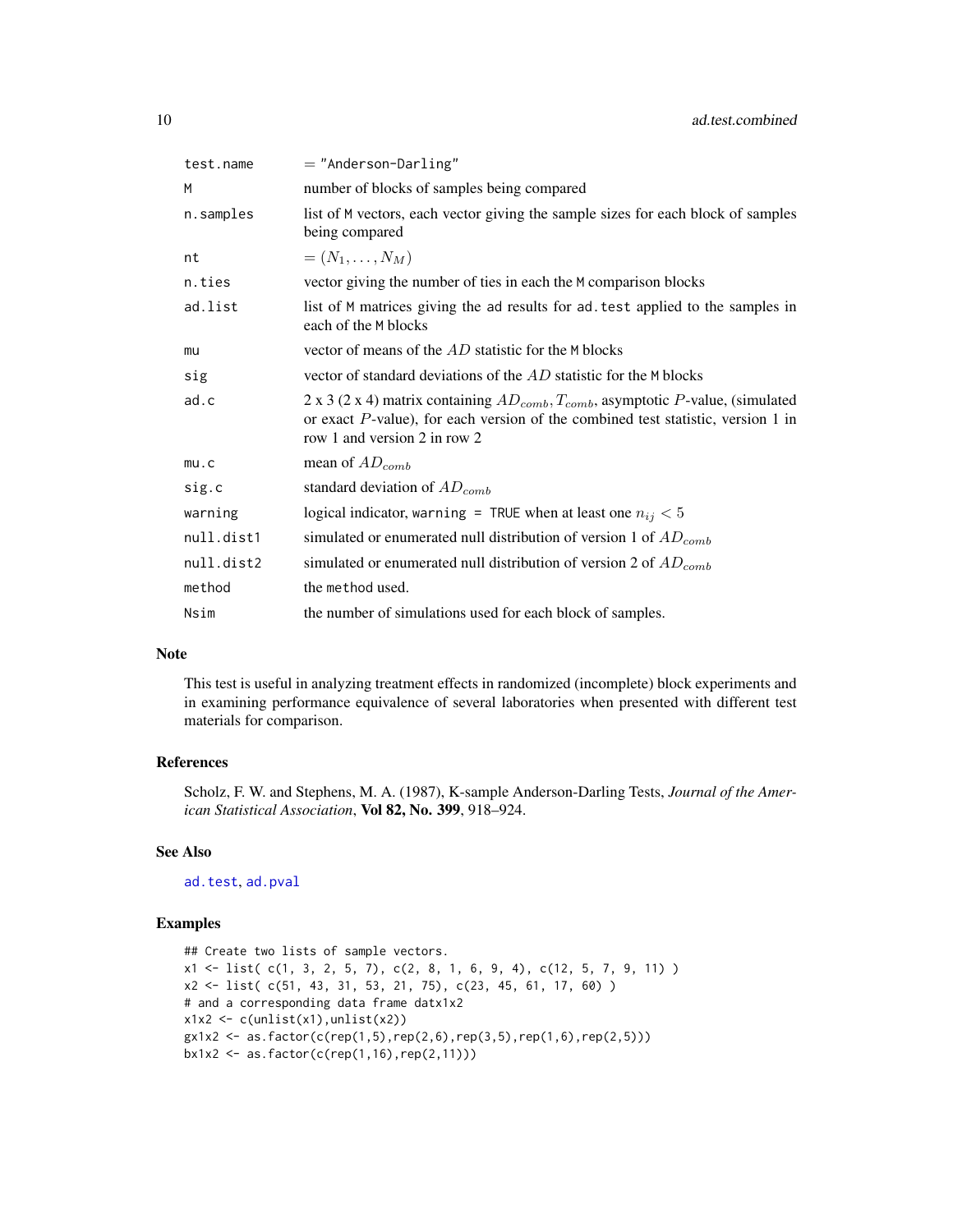#### <span id="page-10-0"></span>contingency2xt 11

```
datx1x2 <- data.frame(A = x1x2, G = gx1x2, B = bx1x2)
## Run ad.test.combined.
set.seed(2627)
ad.test.combined(x1, x2, method = "simulated", Nsim = 1000)
# or with same seed
# ad.test.combined(list(x1, x2), method = "simulated", Nsim = 1000)
# ad.test.combined(A~G|B,data=datx1x2,method="simulated",Nsim=1000)
```
<span id="page-10-1"></span>contingency2xt *Kruskal-Wallis Test for the 2 x t Contingency Table*

### Description

This function uses the Kruskal-Wallis criterion to test the hypothesis of no association between the counts for two responses "A" and "B" across t categories.

#### Usage

```
contingency2xt(Avec, Bvec,
method = c("asymptotic", "simulated", "exact"),
dist = FALSE, tab0 = TRUE, Nsim = 1e+06)
```

| Avec   | vector of length t giving the counts $A_1, \ldots, A_t$ for response "A" according to t<br>categories. $m = A_1 + \ldots + A_t$ .                                                                                                                                                                    |
|--------|------------------------------------------------------------------------------------------------------------------------------------------------------------------------------------------------------------------------------------------------------------------------------------------------------|
| Byec   | vector of length t giving the counts $B_1, \ldots, B_t$ for response "B" according to t<br>categories. $n = B_1 + \ldots + B_t = N - m$ .                                                                                                                                                            |
| method | $= c("asymptotic", "simulated", "exact"), where$                                                                                                                                                                                                                                                     |
|        | "asymptotic" uses only an asymptotic chi-square approximation with $t-1$<br>degrees of freedom to approximate the P-value. This calculation is always done.                                                                                                                                          |
|        | "simulated" uses Nsim simulated counts for Avec and Byec with the observed<br>marginal totals, m, n, $d =$ Avec+Bvec, to estimate the P-value.                                                                                                                                                       |
|        | "exact" enumerates all counts for Avec and Bvec with the observed marginal<br>totals to get an exact $P$ -value. It is used only when $N \sin i$ is at least as large as the<br>number choose $(m+t-1, t-1)$ of full enumerations. Otherwise, method reverts<br>to "simulated" using the given Nsim. |
| dist   | FALSE (default) or TRUE. If dist = TRUE, the distribution of the simulated<br>or fully enumerated Kruskal-Wallis test statistics is returned as null dist, if<br>$dist$ = FALSE the value of null. dist is NULL. The coice dist = TRUE also<br>$\lim$ its Nsim $\leq -\min(\text{Nsim}, 1e8)$ .      |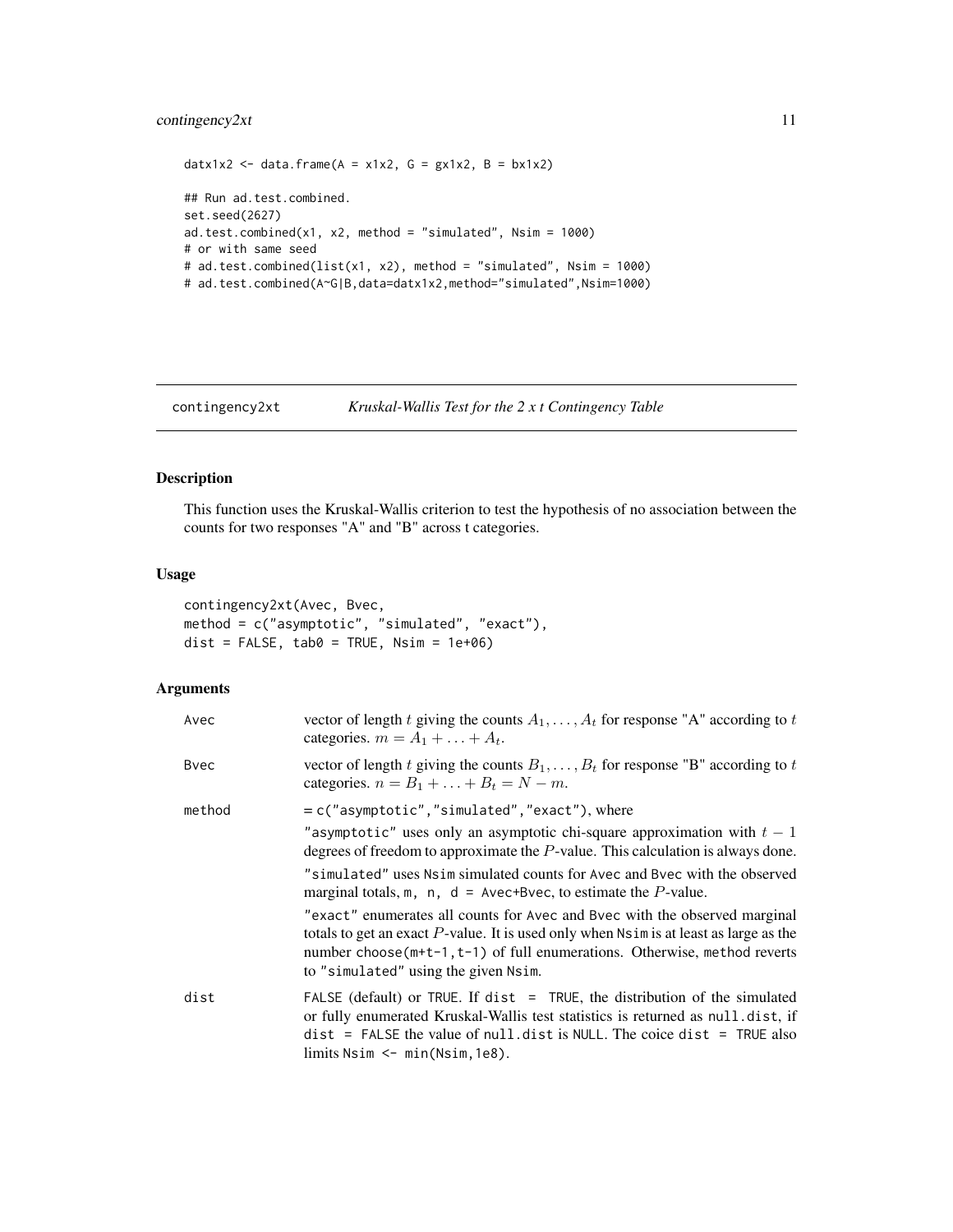<span id="page-11-0"></span>

| tab0 | TRUE (default) or FALSE. If tab $\theta$ = TRUE, the null distribution is returned in 2<br>column matrix form when method = "simulated". When tab $\theta$ = FALSE the<br>simulated null distribution is returned as a vector of all simulated values of the<br>test statistic. |
|------|---------------------------------------------------------------------------------------------------------------------------------------------------------------------------------------------------------------------------------------------------------------------------------|
| Nsim | $=10000$ (default), number of simulated Avec splits to use. It is only used when<br>method = "simulated", or when method = "exact" reverts to method =<br>"simulated", as previously explained.                                                                                 |

#### Details

For this data scenario the Kruskal-Wallis criterion is

$$
K.start = \frac{N(N-1)}{mn} \left(\sum \frac{A_i^2}{d_i} - \frac{m^2}{N}\right)
$$

with  $d_i = A_i + B_i$ , treating "A" responses as 1 and "B" responses as 2, and using midranks as explained in Lehmann (2006), Chapter 5.3.

For small sample sizes exact null distribution calculations are possible, based on Algorithm C (Chase's sequence) in Knuth (2011), which allows the enumeration of all possible splits of  $m$  into counts  $A_1, \ldots, A_t$  such that  $m = A_1 + \ldots + A_t$ , followed by the calculation of the statistic K.star for each such split. Simulation of  $A_1, \ldots, A_t$  uses the probability model (5.35) in Lehmann (2006) to successively generate hypergeometric counts  $A_1, \ldots, A_t$ . Both these processes, enumeration and simulation, are done in C.

#### Value

A list of class kSamples with components

| test.name | "2 x t Contingency Table"                                                                                                                                                                                                                                                                                     |
|-----------|---------------------------------------------------------------------------------------------------------------------------------------------------------------------------------------------------------------------------------------------------------------------------------------------------------------|
| t         | number of classification categories                                                                                                                                                                                                                                                                           |
| KW.cont   | 2(3) vector giving the observed KW statistic, its asymptotic $P$ -value (and sim-<br>ulated or exact $P$ -value)                                                                                                                                                                                              |
| null.dist | simulated or enumerated null distribution of the test statistic. It is given as an<br>M by 2 matrix, where the first column (named KW) gives the M unique ordered<br>values of the Kruskal-Wallis statistic and the second column (named prob) gives<br>the corresponding (simulated or exact) probabilities. |
|           | This format of null.dist is returned when method = "exact" and dist<br>= TRUE or when method = "simulated" and dist = TRUE and tab0 = TRUE<br>are specified.                                                                                                                                                  |
|           | For method = "simulated", dist = TRUE, and tab0 = FALSE the null distri-<br>bution nullelest is returned as the vector of all simulated test statistic values.<br>This is used in contingency $2xt$ . comb in the simulation mode.                                                                            |
|           | $null.dist = NULL$ is returned when dist = FALSE or when method =<br>"asymptotic".                                                                                                                                                                                                                            |
| method    | the method used.                                                                                                                                                                                                                                                                                              |
| Nsim      | the number of simulations.                                                                                                                                                                                                                                                                                    |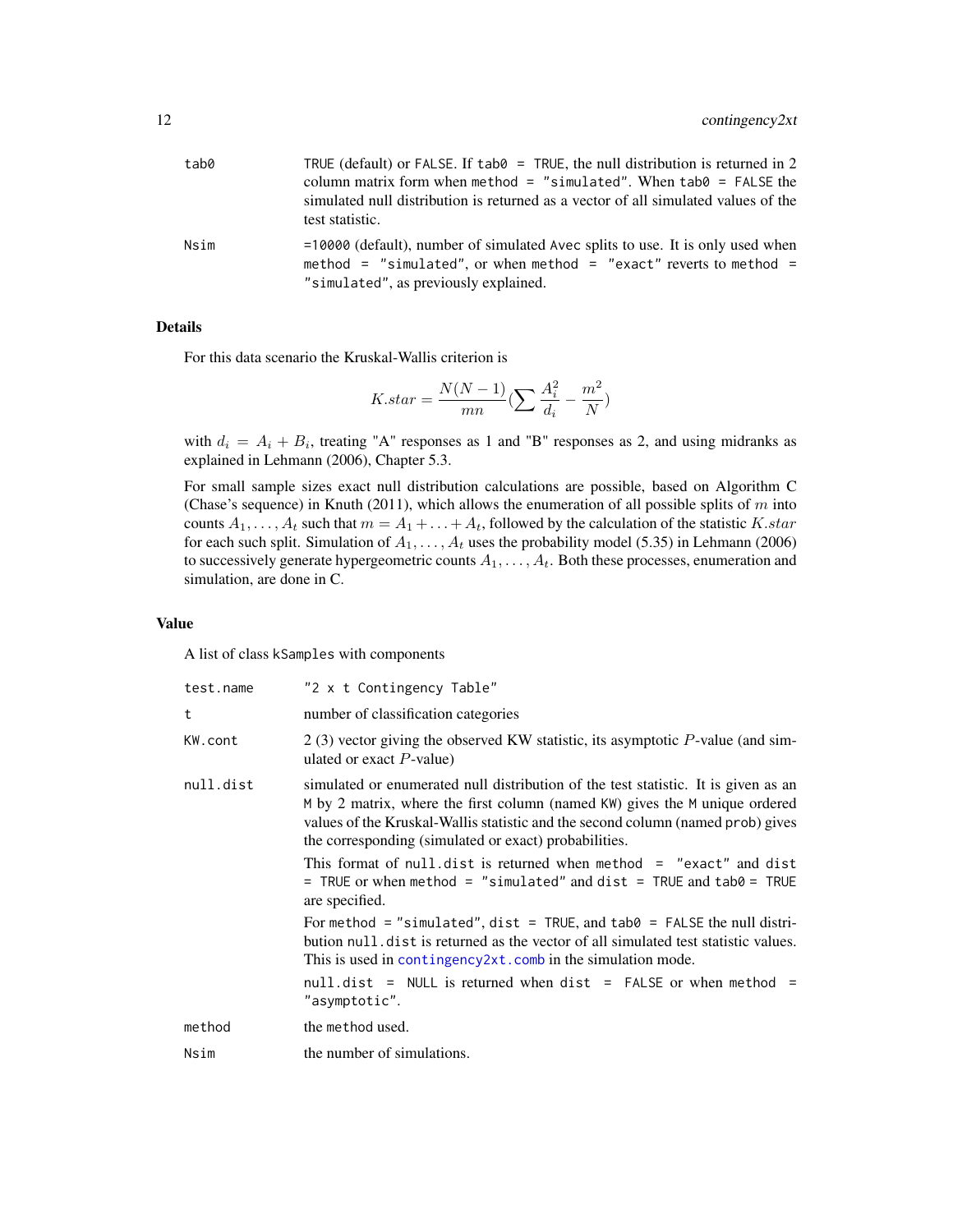#### <span id="page-12-0"></span>warning

method = "exact" should only be used with caution. Computation time is proportional to the number of enumerations. In most cases dist = TRUE should not be used, i.e., when the returned distribution objects become too large for R's work space.

#### References

Knuth, D.E. (2011), *The Art of Computer Programming, Volume 4A Combinatorial Algorithms Part 1*, Addison-Wesley

Kruskal, W.H. (1952), A Nonparametric Test for the Several Sample Problem, *The Annals of Mathematical Statistics*, Vol 23, No. 4, 525-540

Kruskal, W.H. and Wallis, W.A. (1952), Use of Ranks in One-Criterion Variance Analysis, *Journal of the American Statistical Association*, Vol 47, No. 260, 583–621.

Lehmann, E.L. (2006), *Nonparametrics, Statistical Methods Based on Ranks*, Revised First Edition, Springer, New York.

#### Examples

```
contingency2xt(c(25,15,20),c(16,6,18),method="exact",dist=FALSE,
tab0=TRUE,Nsim=1e3)
```
<span id="page-12-1"></span>contingency2xt.comb *Combined Kruskal-Wallis Tests for the 2 x t Contingency Tables*

#### Description

This function uses the Kruskal-Wallis criterion to test the hypothesis of no association between the counts for two responses "A" and "B" across t categories and across M blocks.

#### Usage

```
contingency2xt.comb(...,
method = c("asymptotic", "simulated", "exact"),
dist = FALSE, Nsim = 10000)
```

| $\cdots$ | Either several lists $L_1, \ldots, L_M$ , each of two equal length vectors $A_i$ and $B_i$ ,<br>$i = 1, \ldots, M$ , of counts $\geq 0$ , where the common length $t_i$ of $A_i$ and $B_i$ may<br>vary from list to list<br>or a list of M such lists |
|----------|-------------------------------------------------------------------------------------------------------------------------------------------------------------------------------------------------------------------------------------------------------|
| method   | $= c("asymptotic", "simulated", "exact"), where$<br>"asymptotic" uses only an asymptotic chi-square approximation with $(t_1-1)+$<br>$\dots+(t_M-1)$ degrees of freedom to approximate the P-value, This calculation<br>is always done.               |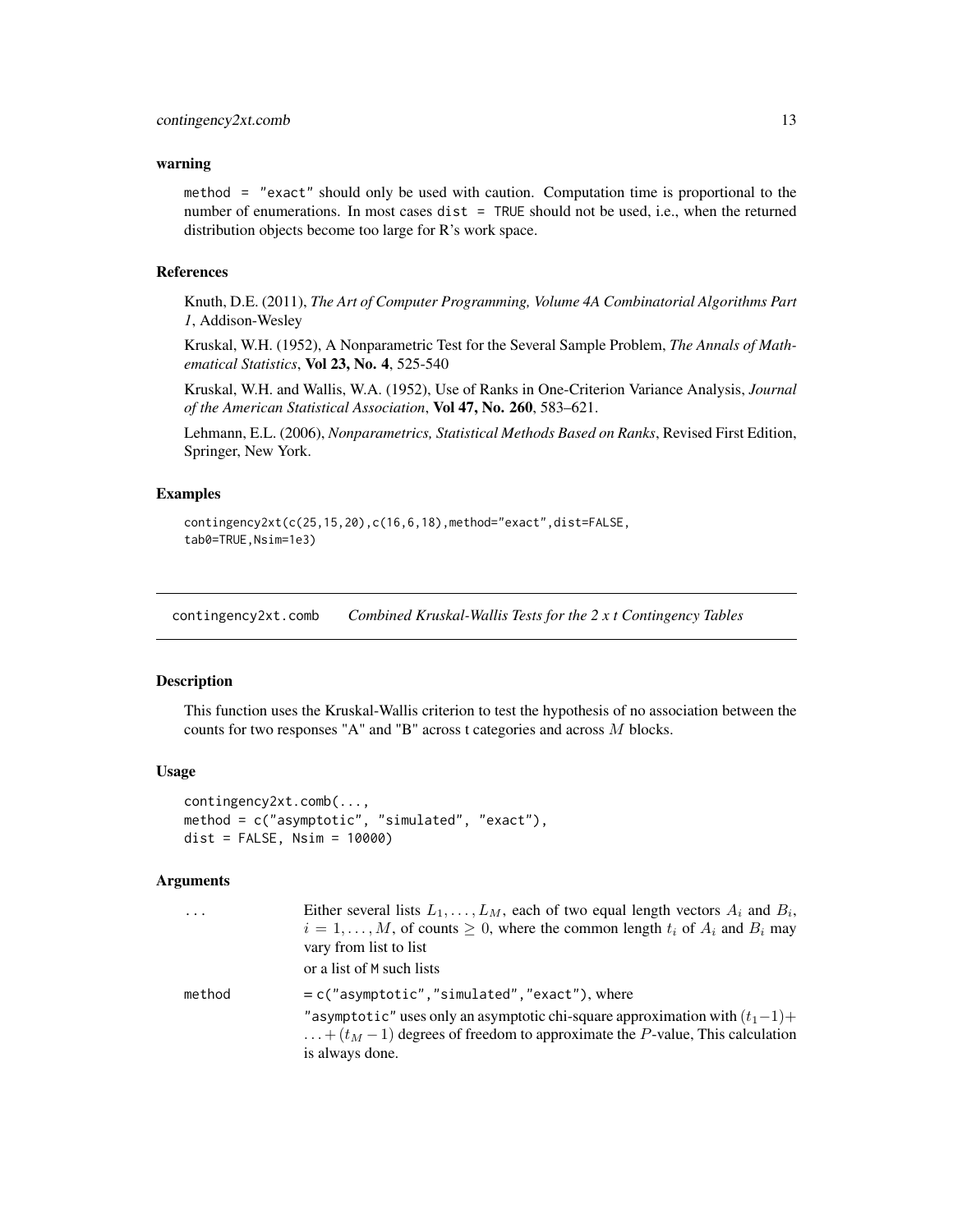<span id="page-13-0"></span>"simulated" uses Nsim simulated counts for the two vectors  $A_i$  and  $B_i$  in list  $L_i$ , with the observed marginal totals,  $m_i = \sum A_i$ ,  $n_i = \sum B_i$ ,  $d_i = A_i + B_i$ . It does this independently from list to list using the same Nsim each time, adding the resulting Kruskal-Wallis criteria across lists to get Nsim such summed values to estimate the P-value.

"exact" enumerates all counts for  $A_i$  and  $B_i$  with the respective observed marginal totals to get an exact distribution for each list. These distributions are then convolved to obtain the  $P$ -value. It is used only when  $Nsim$  is at least as large as the product across blocks of the number choose  $(m+t-1, t-1)$  of full enumerations per block, where  $t = t_1, \ldots, t_M$ . Otherwise, method reverts to "simulated" using the given Nsim.

- dist FALSE (default) or TRUE. If TRUE, the simulated or fully enumerated null distribution null.dist is returned for the Kruskal-Wallis test statistic. Otherwise null.dist = NULL is returned.
- Nsim  $=10000$  (default), number of simulated  $A_i$  splits to use per block. It is only used when method = "simulated", or when method = "exact" reverts to method = "simulated", as previously explained.

#### Details

For details on the calculation of the Kruskal-Wallis criterion and its exact or simulated distribution for each block see [contingency2xt](#page-10-1).

#### Value

A list of class kSamples with components

| test.name | "Combined 2 x t Contingency Tables"                                                                                                                                                                                                                                                                                                                   |
|-----------|-------------------------------------------------------------------------------------------------------------------------------------------------------------------------------------------------------------------------------------------------------------------------------------------------------------------------------------------------------|
| t         | vector giving the number of classification categories per block                                                                                                                                                                                                                                                                                       |
| M         | number of blocked tables                                                                                                                                                                                                                                                                                                                              |
| kw.list   | a list of the KW, cont output componenents from contingency 2xt for each of<br>the blocks                                                                                                                                                                                                                                                             |
| null.dist | simulated or enumerated null distribution of the combined test statistic. It is<br>given as an $\mathsf{L}$ by 2 matrix, where the first column (named KW) gives the $\mathsf{L}$ unique<br>ordered values of the combined Kruskal-Wallis statistic and the second column<br>(named prob) gives the corresponding (simulated or exact) probabilities. |
|           | null.dist = NULL is returned when dist = FALSE or when method =<br>"asymptotic".                                                                                                                                                                                                                                                                      |
| method    | the method used.                                                                                                                                                                                                                                                                                                                                      |
| Nsim      | the number of simulations.                                                                                                                                                                                                                                                                                                                            |

#### warning

method = "exact" should only be used with caution. Computation time is proportional to the number of enumerations. In most cases dist = TRUE should not be used, i.e., when the returned distribution objects become too large for R's work space.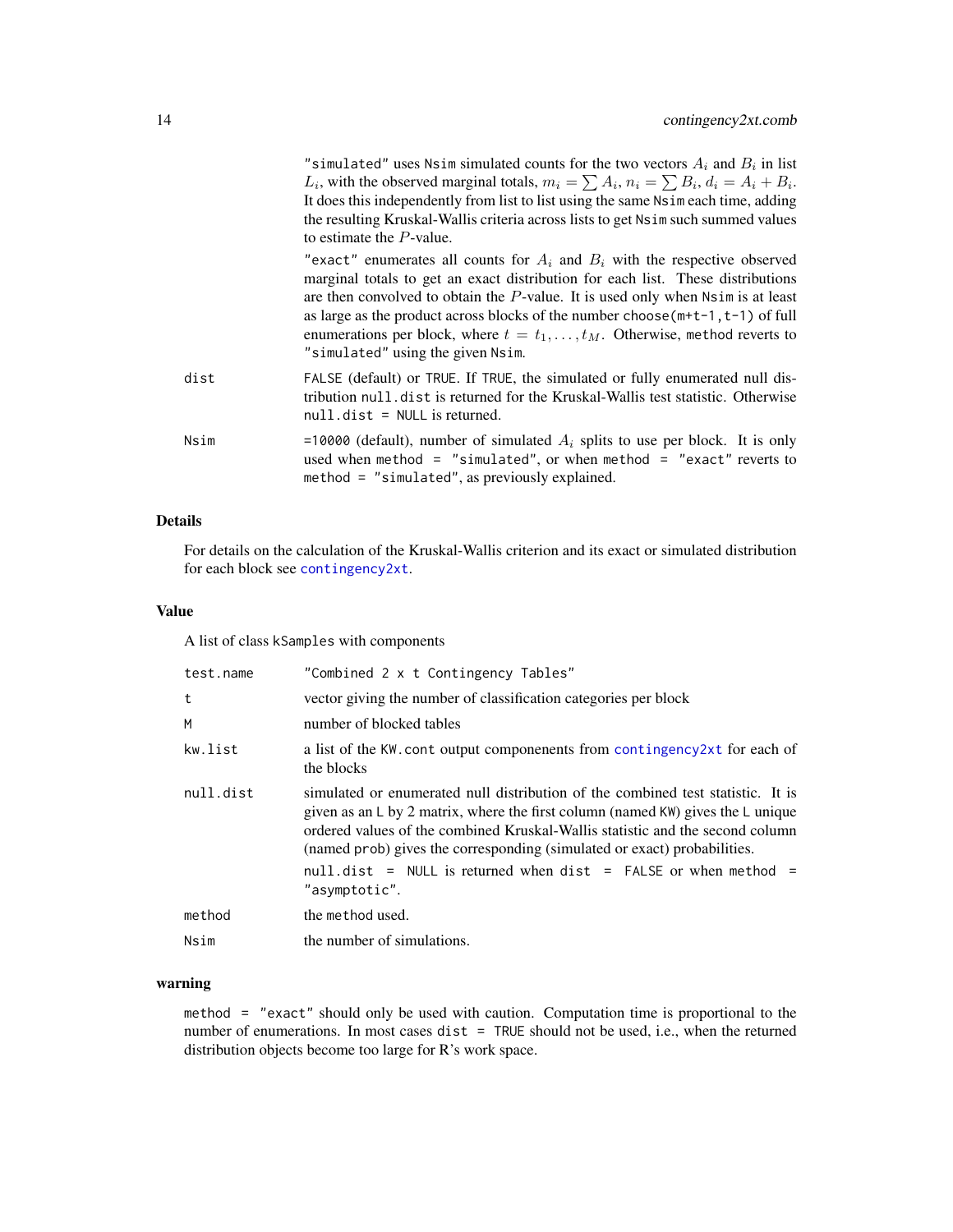<span id="page-14-0"></span>conv and the convention of the convention of the convention of the convention of the convention of the convention of the convention of the convention of the convention of the convention of the convention of the convention

#### Note

The required level for Nsim in order for method = "exact" to be carried out, is conservative, but there is no transparent way to get a better estimate. The actual dimension L of the realized null.dist will typically be much smaller, since the distribution is compacted to its unique support values.

#### Examples

```
out <- contingency2xt.comb(list(c(25,15,20),c(16,6,18)),
list(c(12,4,5),c(13,8,9)), method = "simulated", dist=FALSE, Nsim=1e3)
```
conv *Convolution of Two Discrete Distributions*

#### Description

This function convolutes two discrete distribution, each given by strictly increasing support vectors and corresponding probability vectors.

#### Usage

conv(x1,p1,x2,p2)

#### Arguments

| x1 | support vector of the first distribution, with strictly increasing elements.  |
|----|-------------------------------------------------------------------------------|
| p1 | vector of probabilities corresponding to x1.                                  |
| x2 | support vector of the second distribution, with strictly increasing elements. |
| p2 | vector of probabilities corresponding to x2.                                  |

### Details

The convolution is performed in C, looping through all paired sums, augmenting existing values or inserting them with an update of the corresponding probabilities.

#### Value

A matrix with first column the new support vector and the second column the corresponding probability vector.

#### Examples

 $x1 \leftarrow c(1, 2, 3.5)$  $p1 \leftarrow c(.2,.3,.5)$  $x2 \leftarrow c(0, 2.3, 3, 4)$ p2 <- c(.1,.3,.3,.3)

conv(x1,p1,x2,p2)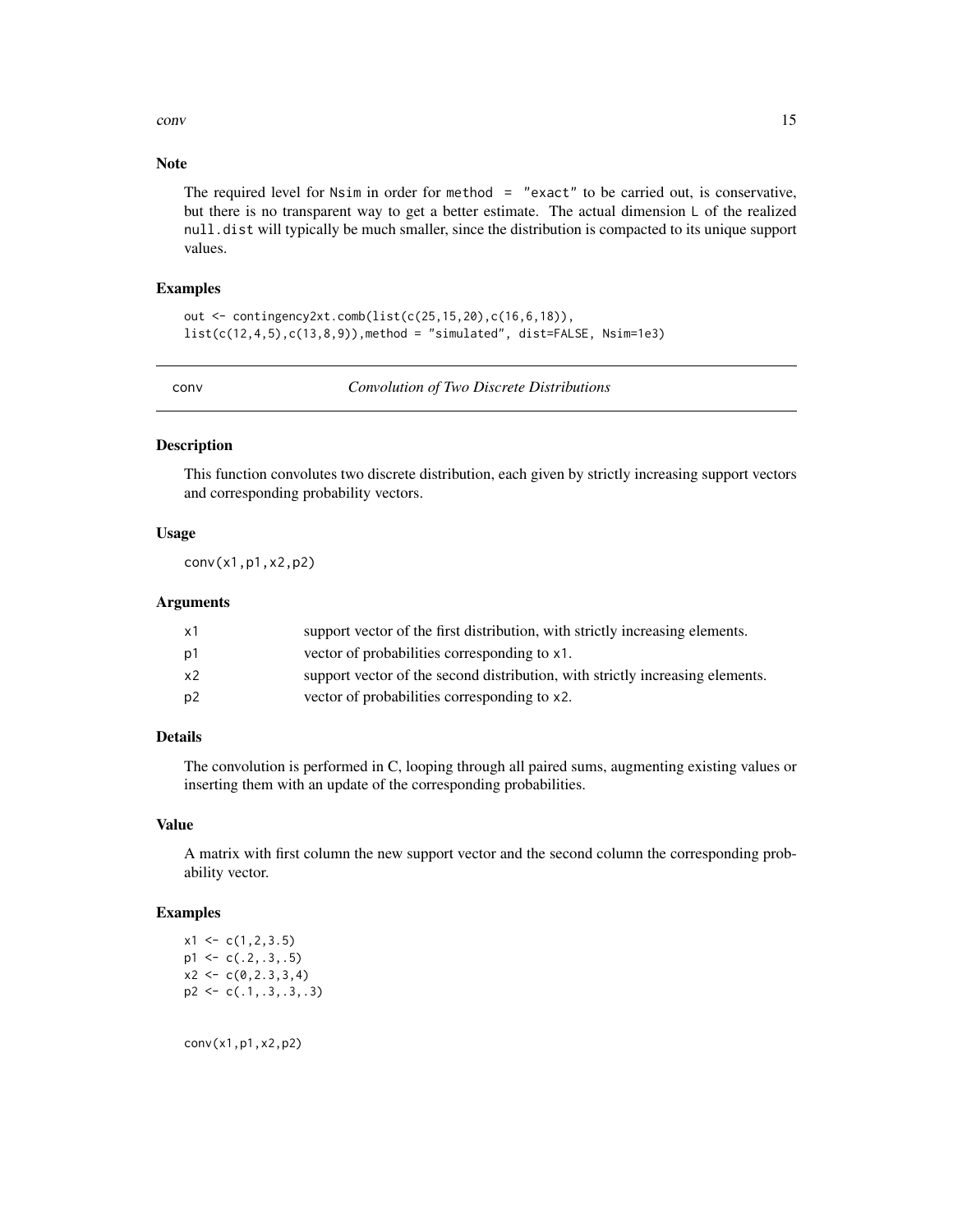<span id="page-15-0"></span>

#### **Description**

The Jonckheere-Terpstra k-sample test statistic JT is defined as  $JT = \sum_{i \leq j} W_{ij}$  where  $W_{ij}$  is the Mann-Whitney statistic comparing samples  $i$  and  $j$ , indexed in the order of the stipulated increasing alternative. It is assumed that there are no ties in the pooled samples.

This function uses Harding's algorithm as far as computations are possible without becoming unstable.

#### Usage

djt(x, nn) pjt(x, nn) qjt(p, nn)

#### Arguments

|    | a numeric vector, typically integers                                                              |
|----|---------------------------------------------------------------------------------------------------|
| nn | a vector of integers, representing the sample sizes in the order stipulated by the<br>alternative |
| D  | a vector of probabilities                                                                         |

#### Details

While Harding's algorithm is mathematically correct, it is problematic in its computing implementation. The counts become very large and normalizing them by combinatorials leads to significance loss. When that happens the functions return an error message: can't compute due to numerical instability. This tends to happen when the total number of sample values becomes too large. That depends also on the way the sample sizes are allocated.

#### Value

For djt it is a vector  $p = (p_1, \ldots, p_n)$  giving the values of  $p_i = P(JT = x_i)$ , where n is the length of the input x.

For pjt it is a vector  $P = (P_1, \ldots, P_n)$  giving the values of  $P_i = P(JT \leq x_i)$ .

For qjt is a vecto r  $x = (x_1, \ldots, x_n)$ , where  $x_i$  is the smallest x such that  $P(JT \le x) \ge p_i$ .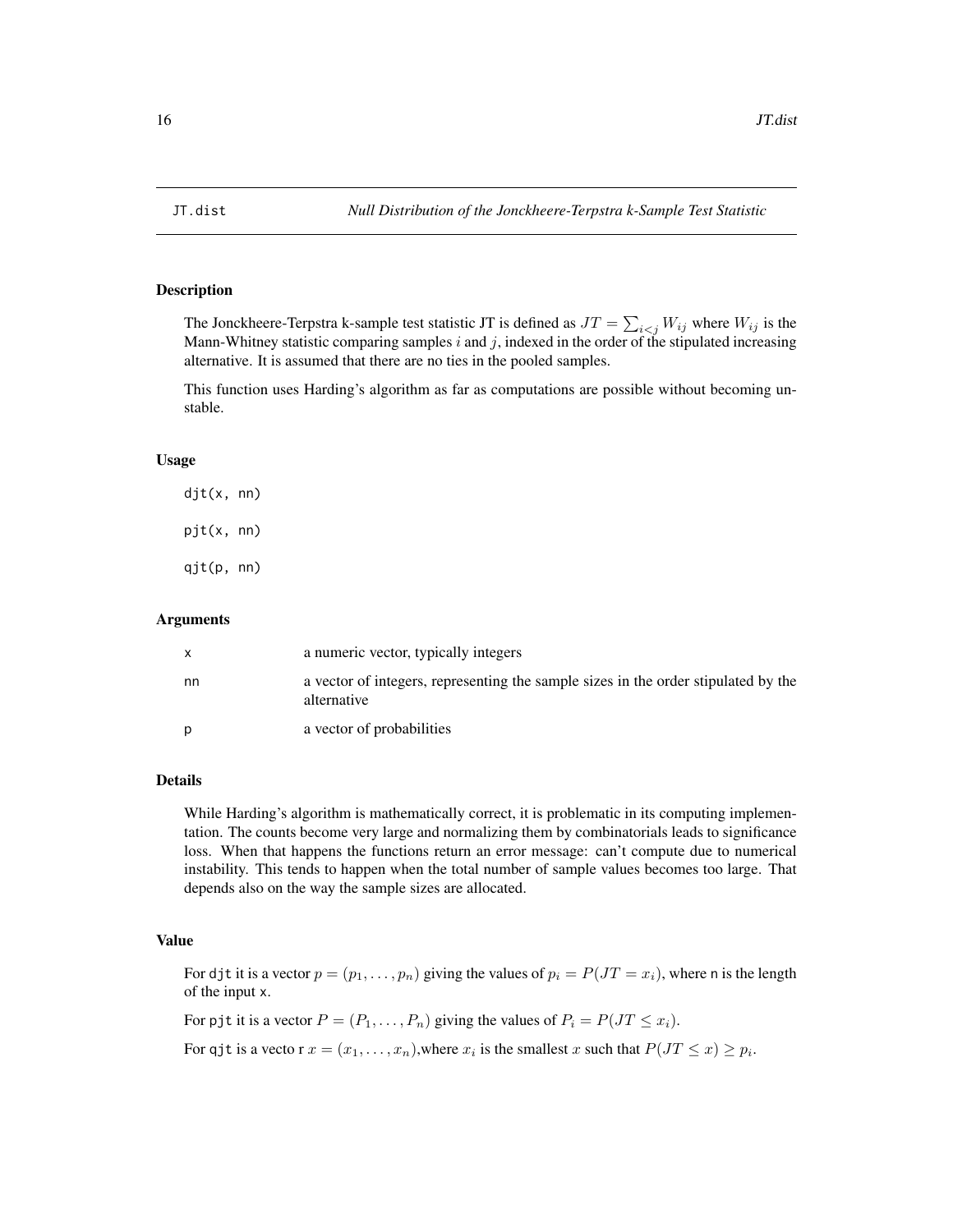#### <span id="page-16-0"></span>jt.test 17

#### References

Harding, E.F. (1984), An Efficient, Minimal-storage Procedure for Calculating the Mann-Whitney U, Generalized U and Similar Distributions, *Appl. Statist.* 33 No. 1, 1-6.

Jonckheere, A.R. (1954), A Distribution Free *k*-sample Test against Ordered Alternatives, *Biometrika*, 41, 133-145.

Lehmann, E.L. (2006), *Nonparametrics, Statistical Methods Based on Ranks, Revised First Edition*, Springer Verlag.

Terpstra, T.J. (1952), The Asymptotic Normality and Consistency of Kendall's Test against Trend, when Ties are Present in One Ranking, *Indagationes Math.* 14, 327-333.

#### Examples

djt(c(-1.5,1.2,3), 2:4) pjt(c(2,3.4,7), 3:5) qjt(c(0,.2,.5), 2:4)

<span id="page-16-1"></span>

jt.test *Jonckheere-Terpstra k-Sample Test for Increasing Alternatives*

#### Description

The Jonckheere-Terpstra k-sample test statistic JT is defined as  $JT = \sum_{i \leq j} W_{ij}$  where  $W_{ij}$  is the Mann-Whitney statistic comparing samples  $i$  and  $j$ , indexed in the order of the stipulated increasing alternative. There may be ties in the pooled samples.

#### Usage

jt.test(..., data = NULL, method=c("asymptotic","simulated","exact"), dist = FALSE, Nsim = 10000)

| .      | Either several sample vectors, say $x_1, \ldots, x_k$ , with $x_i$ containing $n_i$ sample<br>values. $n_i > 4$ is recommended for reasonable asymptotic P-value calculation.<br>The pooled sample size is denoted by $N = n_1 + \ldots + n_k$ . The order of samples |
|--------|-----------------------------------------------------------------------------------------------------------------------------------------------------------------------------------------------------------------------------------------------------------------------|
|        | should be as stipulated under the alternative                                                                                                                                                                                                                         |
|        | or a list of such sample vectors,                                                                                                                                                                                                                                     |
|        | or a formula $y \sim g$ , where y contains the pooled sample values and g (same<br>length as y) is a factor with levels identifying the samples to which the elements<br>of y belong, the factor levels reflecting the order under the stipulated alternative,        |
| data   | $=$ an optional data frame providing the variables in formula $y \sim g$ .                                                                                                                                                                                            |
| method | $= c("asymptotic", "simulated", "exact"), where$                                                                                                                                                                                                                      |
|        | "asymptotic" uses only an asymptotic normal $P$ -value approximation.                                                                                                                                                                                                 |
|        | "simulated" uses Nsim simulated $JT$ statistics based on random splits of the<br>pooled samples into samples of sizes $n_1, \ldots, n_k$ , to estimate the P-value.                                                                                                   |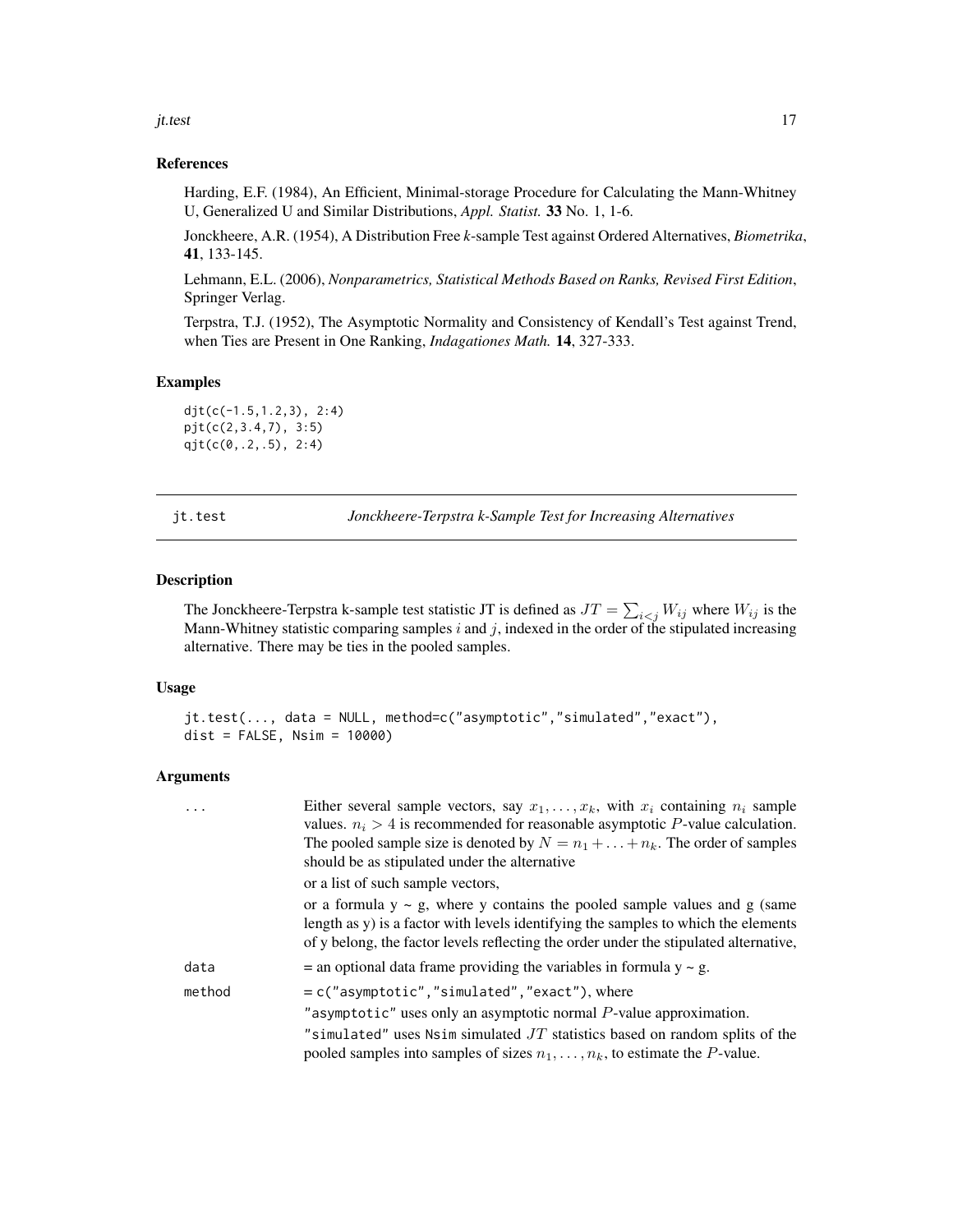"exact" uses full enumeration of all sample splits with resulting  $JT$  statistics to obtain the exact  $P$ -value. It is used only when  $N \sin i$  is at least as large as the number

$$
ncomb = \frac{N!}{n_1! \dots n_k!}
$$

of full enumerations. Otherwise, method reverts to "simulated" using the given Nsim. It also reverts to "simulated" when  $ncomb > 1e8$  and dist = TRUE.

dist = FALSE (default) or TRUE. If TRUE, the simulated or fully enumerated distribution vector null.dist is returned for the JT test statistic. Otherwise, NULL is returned. When dist = TRUE then  $N \sin \leftarrow \min(N \sin, 1 \cos)$ , to limit object size.

Nsim = 10000 (default), number of simulation sample splits to use. It is only used when method = "simulated", or when method = "exact" reverts to method = "simulated", as previously explained.

#### Details

The JT statistic is used to test the hypothesis that the samples all come from the same but unspecified continuous distribution function  $F(x)$ . It is specifically aimed at alternatives where the sampled distributions are stochastically increasing.

NA values are removed and the user is alerted with the total NA count. It is up to the user to judge whether the removal of NA's is appropriate.

The continuity assumption can be dispensed with, if we deal with independent random samples, or if randomization was used in allocating subjects to samples or treatments, and if we view the simulated or exact P-values conditionally, given the tie pattern in the pooled samples. Of course, under such randomization any conclusions are valid only with respect to the group of subjects that were randomly allocated to their respective samples. The asymptotic P-value calculation is valid provided all sample sizes become large.

#### Value

A list of class kSamples with components

| test.name | "Jonckheere-Terpstra"                                                                                                                                    |
|-----------|----------------------------------------------------------------------------------------------------------------------------------------------------------|
| k         | number of samples being compared                                                                                                                         |
| ns        | vector $(n_1, \ldots, n_k)$ of the k sample sizes                                                                                                        |
| N         | size of the pooled sample $= n_1 + \ldots + n_k$                                                                                                         |
| n.ties    | number of ties in the pooled sample                                                                                                                      |
| qn        | 4 (or 5) vector containing the observed $JT$ , its mean and standard deviation and<br>its asymptotic $P$ -value, (and its simulated or exact $P$ -value) |
| warning   | logical indicator, warning = TRUE when at least one $n_i < 5$                                                                                            |
| null.dist | simulated or enumerated null distribution of the test statistic. It is NULL when<br>$dist = FALSE$ or when method = "asymptotic".                        |
| method    | the method used.                                                                                                                                         |
| Nsim      | the number of simulations used.                                                                                                                          |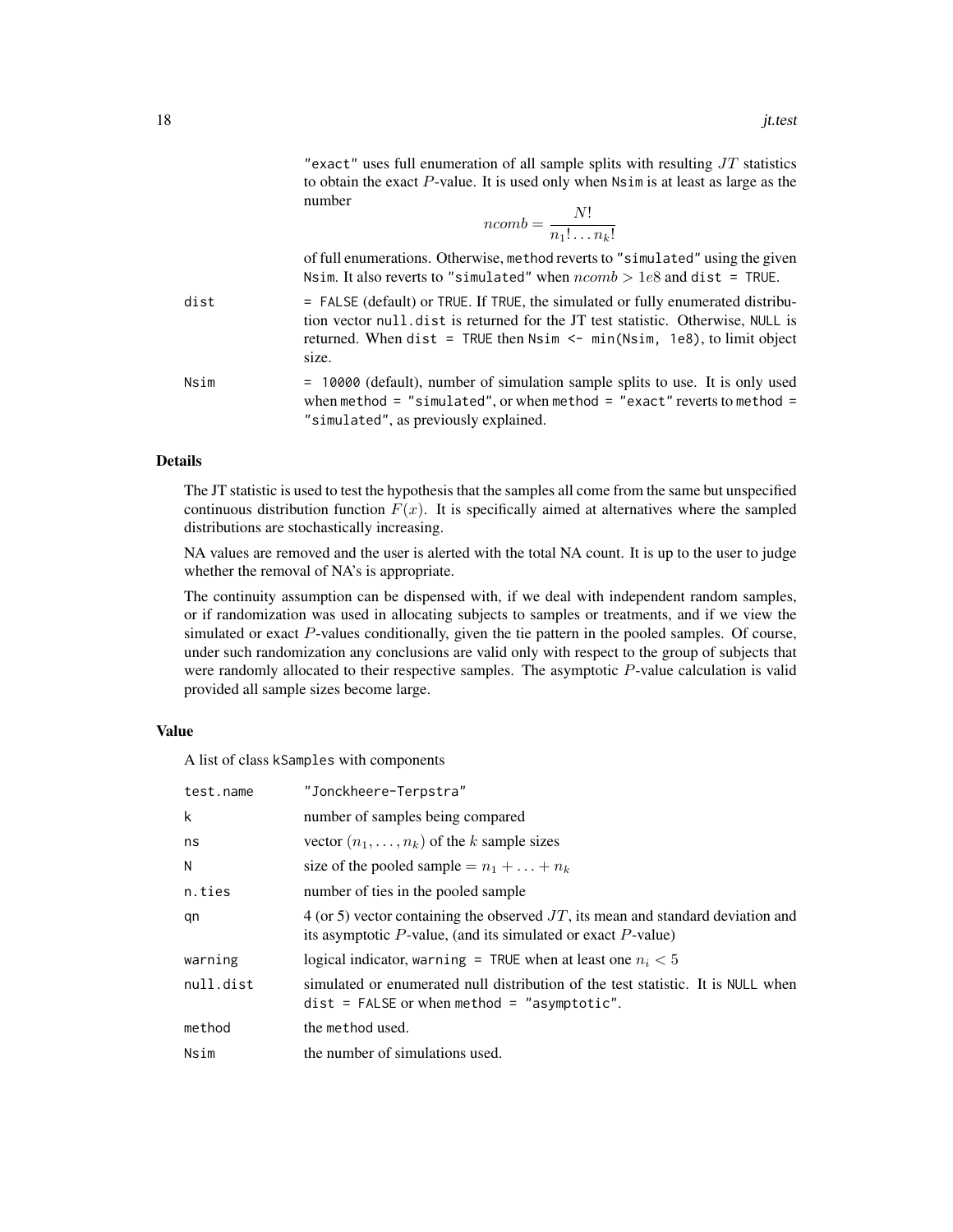#### <span id="page-18-0"></span>pp.kSamples 19

#### References

Harding, E.F. (1984), An Efficient, Minimal-storage Procedure for Calculating the Mann-Whitney U, Generalized U and Similar Distributions, *Appl. Statist.* 33 No. 1, 1-6.

Jonckheere, A.R. (1954), A Distribution Free *k*-sample Test against Ordered Alternatives, *Biometrika*, 41, 133-145.

Lehmann, E.L. (2006), *Nonparametrics, Statistical Methods Based on Ranks, Revised First Edition*, Springer Verlag.

Terpstra, T.J. (1952), The Asymptotic Normality and Consistency of Kendall's Test against Trend, when Ties are Present in One Ranking, *Indagationes Math.* 14, 327-333.

#### Examples

```
x1 \leftarrow c(1,2)x2 \leftarrow c(1.5, 2.1)x3 \leq c(1.9, 3.1)yy \leq c(x1, x2, x3)gg <- as.factor(c(1,1,2,2,3,3))
jt.test(x1, x2, x3,method="exact",Nsim=90)
# or
# jt.test(list(x1, x2, x3), method = "exact", Nsim = 90)# or
# jt.test(yy ~ gg, method = "exact", Nsim = 90)
```
<span id="page-18-1"></span>pp.kSamples *Upper Tail Probability Plots for Objects of Class kSamples*

#### Description

This function plots upper tail probabilities of the limiting distribution against the corresponding exact or simulated probabilities, both on a log-scale.

#### Usage

pp.kSamples(x)

#### Arguments

x an object of class kSamples

#### Details

Objects of class kSamples are produced by any of the following functions

[ad.test](#page-4-1) Anderson-Darling k-sample test.

[ad.test.combined](#page-7-1) Combined Anderson-Darling k-sample tests.

[qn.test](#page-19-1) QN rank scores test.

 $qn. test. combined Combined Combined QN rank scores tests.$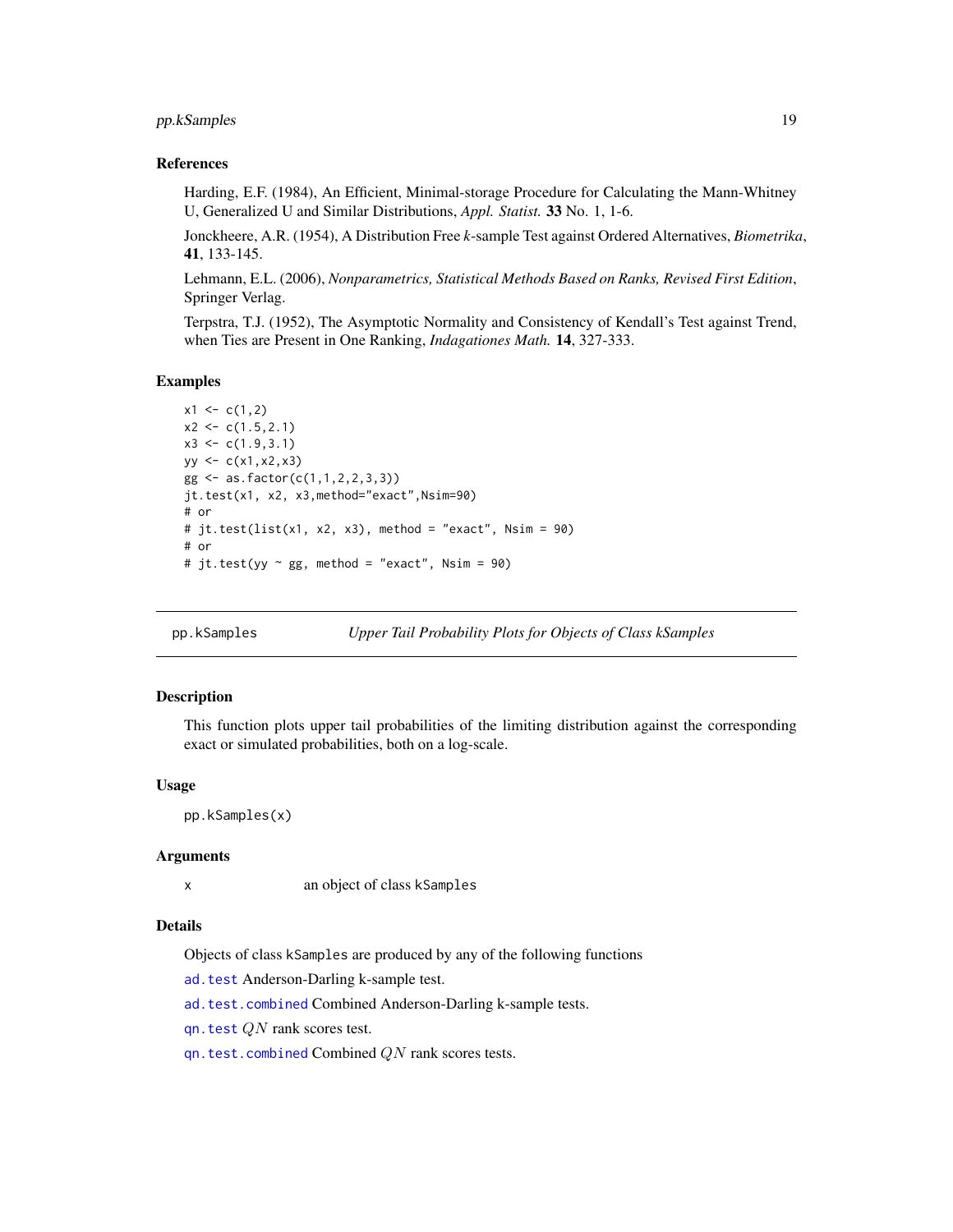```
contingency2xt test for 2 * t contingency table.
```
[contingency2xt.comb](#page-12-1) test for the combination of  $2 * t$  contingency tables.

[jt.test](#page-16-1) Jonckheere-Terpstra test.

[Steel.test](#page-26-1) Steel test. This will work only for alternative = "greater" or "two-sided". The approximation quality for "less" is the same as for "greater".

The command  $pp$ . kSamples $(x)$  for an object of class kSamples will only produce a plot when the object x contains non-NULL entries for the null distribution. The purpose of this function is to give the user a sense of the asymptotic distribution accuracy.

#### See Also

[ad.test](#page-4-1), [ad.test.combined](#page-7-1), [qn.test](#page-19-1), [qn.test.combined](#page-22-1), [contingency2xt](#page-10-1), [contingency2xt.comb](#page-12-1) [jt.test](#page-16-1) [Steel.test](#page-26-1)

#### Examples

qn.out <- qn.test(c(1,3,7,2,9),c(1,4,6,11,2),test="KW", method="simulated",dist=TRUE,Nsim=1000) pp.kSamples(qn.out)

<span id="page-19-1"></span>qn.test *Rank Score k-Sample Tests*

#### Description

This function uses the QN criterion (Kruskal-Wallis, van der Waerden scores, normal scores) to test the hypothesis that  $k$  independent samples arise from a common unspecified distribution.

#### Usage

```
qn.test(..., data = NULL, test = c("KW", "vdW", "NS"),
method = c("asymptotic", "simulated", "exact"),
dist = FALSE, Nsim = 10000
```

| $\cdot$ $\cdot$ $\cdot$ | Either several sample vectors, say $x_1, \ldots, x_k$ , with $x_i$ containing $n_i$ sample<br>values. $n_i > 4$ is recommended for reasonable asymptotic P-value calculation.<br>The pooled sample size is denoted by $N = n_1 + \ldots + n_k$ ,<br>or a list of such sample vectors,<br>or a formula $y \sim g$ , where y contains the pooled sample values and g (same<br>length as y) is a factor with levels identifying the samples to which the elements<br>of y belong. |
|-------------------------|--------------------------------------------------------------------------------------------------------------------------------------------------------------------------------------------------------------------------------------------------------------------------------------------------------------------------------------------------------------------------------------------------------------------------------------------------------------------------------|
| data                    | $=$ an optional data frame providing the variables in formula $y \sim g$ .                                                                                                                                                                                                                                                                                                                                                                                                     |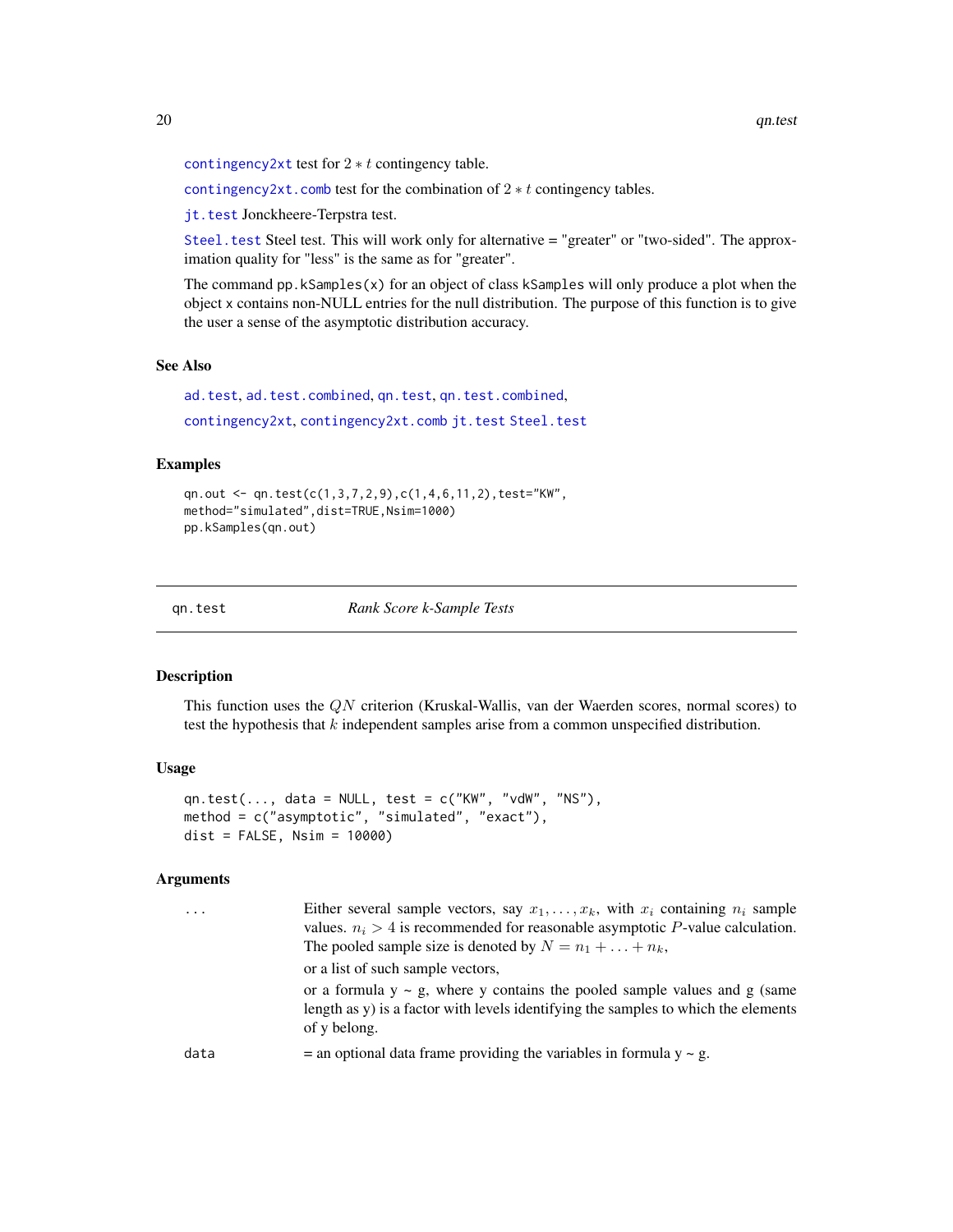| test   | $= c("KW", "vdW", "NS"), where$                                                                                                                                                                                                                                |
|--------|----------------------------------------------------------------------------------------------------------------------------------------------------------------------------------------------------------------------------------------------------------------|
|        | "KW" uses scores 1:N (Kruskal-Wallis test)                                                                                                                                                                                                                     |
|        | "vdW" uses van der Waerden scores, qnorm( (1:N) / (N+1) )                                                                                                                                                                                                      |
|        | "NS" uses normal scores, i.e., expected standard normal order statistics, invoking<br>function normOrder of package SuppDists (>=1.1-9.4)                                                                                                                      |
| method | = c("asymptotic","simulated","exact"), where                                                                                                                                                                                                                   |
|        | "asymptotic" uses only an asymptotic chi-square approximation with k-1 de-<br>grees of freedom to approximate the $P$ -value. This calculation is always done.                                                                                                 |
|        | "simulated" uses Nsim simulated $QN$ statistics based on random splits of the<br>pooled samples into samples of sizes $n_1, \ldots, n_k$ , to estimate the P-value.                                                                                            |
|        | "exact" uses full enumeration of all sample splits with resulting $QN$ statistics<br>to obtain the exact $P$ -value. It is used only when $Nsim$ is at least as large as the<br>number                                                                         |
|        |                                                                                                                                                                                                                                                                |
|        | $ncomb = \frac{N!}{n_1! \cdots n_r!}$                                                                                                                                                                                                                          |
|        | of full enumerations. Otherwise, method reverts to "simulated" using the given<br>Nsim. It also reverts to "simulated" when $ncomb > 1e8$ and dist = TRUE.                                                                                                     |
| dist   | FALSE (default) or TRUE. If TRUE, the simulated or fully enumerated null distri-<br>bution vector null. dist is returned for the $QN$ test statistic. Otherwise, NULL<br>is returned. When dist = TRUE then $Nsim < min(Nsim, 1e8)$ , to limit object<br>size. |
| Nsim   | = 10000 (default), number of simulation sample splits to use. It is only used<br>when method = "simulated", or when method = "exact" reverts to method =<br>"simulated", as previously explained.                                                              |
|        |                                                                                                                                                                                                                                                                |

#### Details

The QN criterion based on rank scores  $v_1, \ldots, v_N$  is

$$
QN = \frac{1}{s_v^2} \left( \sum_{i=1}^k \frac{(S_{iN} - n_i \bar{v}_N)^2}{n_i} \right)
$$

where  $S_{iN}$  is the sum of rank scores for the *i*-th sample and  $\bar{v}_N$  and  $s_v^2$  are sample mean and sample variance (denominator  $N - 1$ ) of all scores.

The statistic  $QN$  is used to test the hypothesis that the samples all come from the same but unspecified continuous distribution function  $F(x)$ . QN is always adjusted for ties by averaging the scores of tied observations.

Conditions for the asymptotic approximation (chi-square with  $k - 1$  degrees of freedom) can be found in Lehmann, E.L. (2006), Appendix Corollary 10, or in Hajek, Sidak, and Sen (1999), Ch. 6, problems 13 and 14.

For small sample sizes exact null distribution calculations are possible (with or without ties), based on a recursively extended version of Algorithm C (Chase's sequence) in Knuth (2011), which allows the enumeration of all possible splits of the pooled data into samples of sizes of  $n_1, \ldots, n_k$ , as appropriate under treatment randomization. This is done in C, as is the simulation.

NA values are removed and the user is alerted with the total NA count. It is up to the user to judge whether the removal of NA's is appropriate.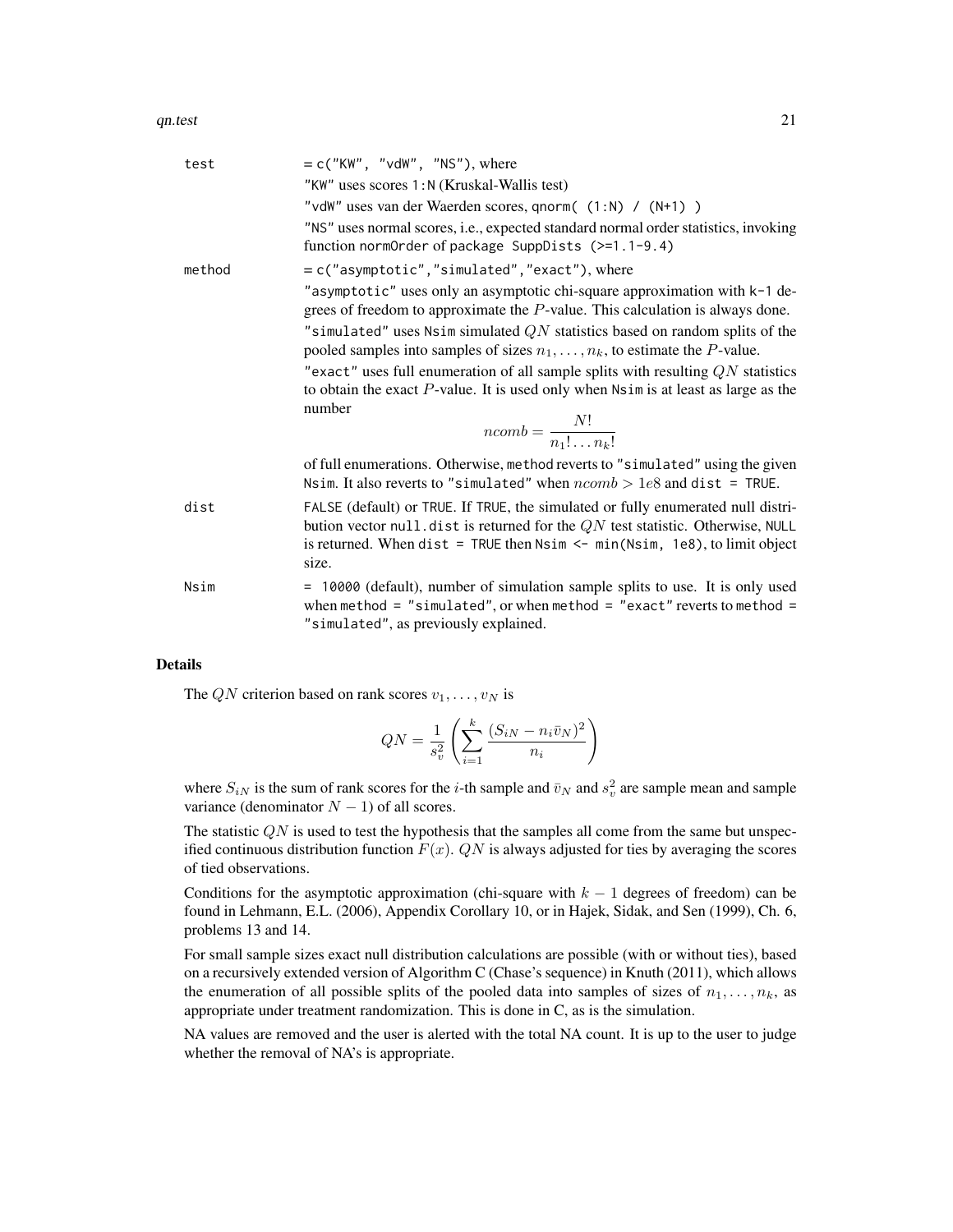<span id="page-21-0"></span>The continuity assumption can be dispensed with, if we deal with independent random samples from any common distribution, or if randomization was used in allocating subjects to samples or treatments, and if the asymptotic, simulated or exact P-values are viewed conditionally, given the tie pattern in the pooled sample. Under such randomization any conclusions are valid only with respect to the subjects that were randomly allocated to their respective treatment samples.

#### Value

A list of class kSamples with components

| test.name | "Kruskal-Wallis", "van der Waerden scores", or                                                                                    |
|-----------|-----------------------------------------------------------------------------------------------------------------------------------|
|           | "normal scores"                                                                                                                   |
| k         | number of samples being compared                                                                                                  |
| ns        | vector $(n_1, \ldots, n_k)$ of the k sample sizes                                                                                 |
| N         | size of the pooled samples $= n_1 + \ldots + n_k$                                                                                 |
| n.ties    | number of ties in the pooled sample                                                                                               |
| qn        | 2 (or 3) vector containing the observed $QN$ , its asymptotic P-value, (its simu-<br>lated or exact $P$ -value)                   |
| warning   | logical indicator, warning = TRUE when at least one $n_i < 5$                                                                     |
| null.dist | simulated or enumerated null distribution of the test statistic. It is NULL when<br>$dist$ = FALSE or when method = "asymptotic". |
| method    | the method used.                                                                                                                  |
| Nsim      | the number of simulations used.                                                                                                   |

#### warning

method = "exact" should only be used with caution. Computation time is proportional to the number of enumerations. Experiment with [system.time](#page-0-0) and trial values for Nsim to get a sense of the required computing time. In most cases dist  $=$  TRUE should not be used, i.e., when the returned distribution objects become too large for R's work space.

#### References

Hajek, J., Sidak, Z., and Sen, P.K. (1999), *Theory of Rank Tests (Second Edition)*, Academic Press.

Knuth, D.E. (2011), *The Art of Computer Programming, Volume 4A Combinatorial Algorithms Part 1*, Addison-Wesley

Kruskal, W.H. (1952), A Nonparametric Test for the Several Sample Problem, *The Annals of Mathematical Statistics*, Vol 23, No. 4, 525-540

Kruskal, W.H. and Wallis, W.A. (1952), Use of Ranks in One-Criterion Variance Analysis, *Journal of the American Statistical Association*, Vol 47, No. 260, 583–621.

Lehmann, E.L. (2006), *Nonparametrics, Statistical Methods Based on Ranks, Revised First Edition*, Springer Verlag.

#### See Also

[qn.test.combined](#page-22-1)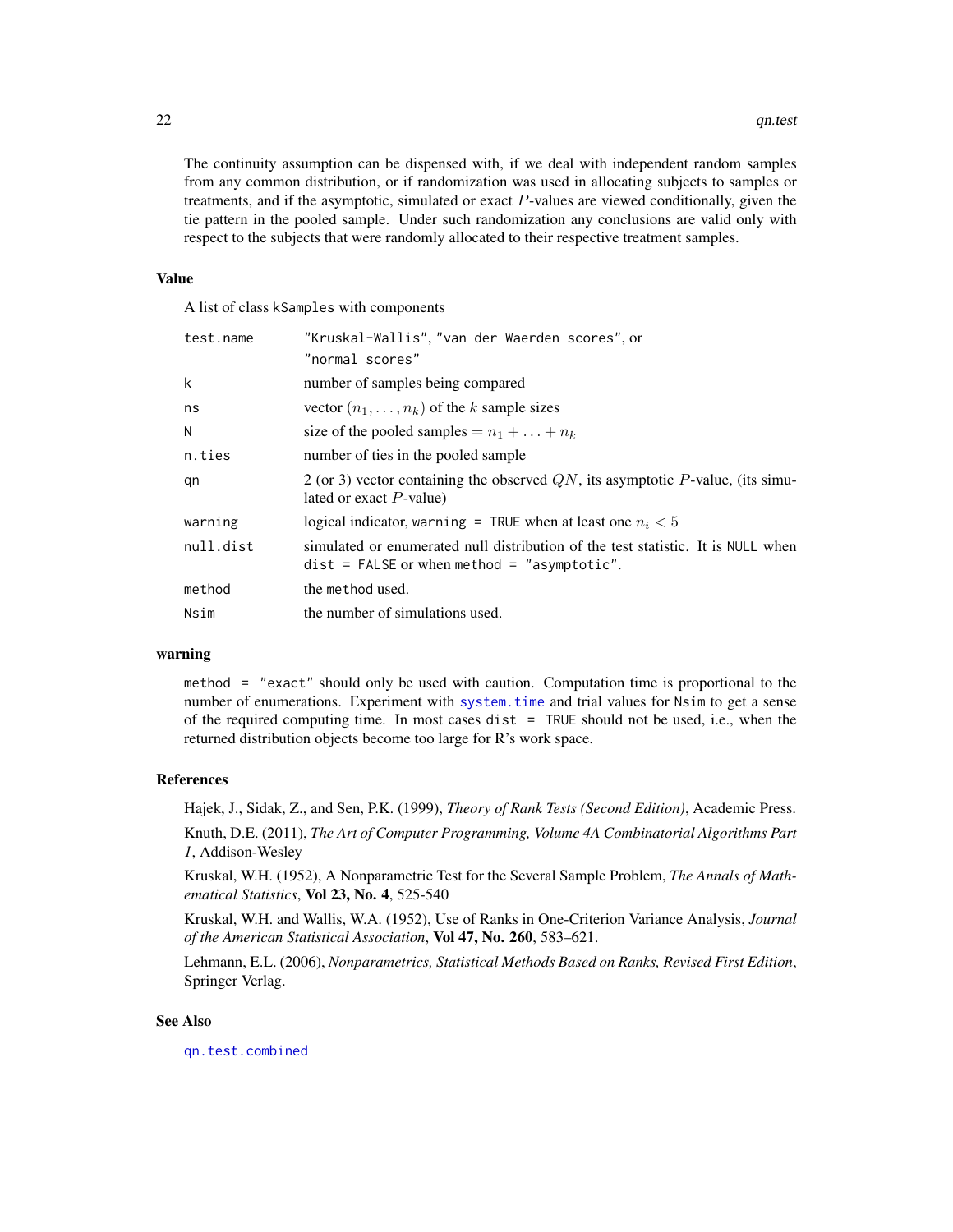#### <span id="page-22-0"></span>qn.test.combined 23

#### Examples

```
u1 <- c(1.0066, -0.9587, 0.3462, -0.2653, -1.3872)
u2 <- c(0.1005, 0.2252, 0.4810, 0.6992, 1.9289)
u3 <- c(-0.7019, -0.4083, -0.9936, -0.5439, -0.3921)
yy <- c(u1, u2, u3)
gy \leq as.factor(c(rep(1,5), rep(2,5), rep(3,5)))set.seed(2627)
qn.test(u1, u2, u3, test="KW", method = "simulated",
  dist = FALSE, Nsim = 1000# or with same seed
# qn.test(list(u1, u2, u3),test = "KW", method = "simulated",
# dist = FALSE, Nsim = 1000)
# or with same seed
# qn.test(yy \sim gy, test = "KW", method = "simulated",
# dist = FALSE, Nsim = 1000)
```
<span id="page-22-1"></span>qn.test.combined *Combined Rank Score k-Sample Tests*

#### Description

This function combines several independent rank score k-sample tests into one overall test of the hypothesis that the independent samples within each block come from a common unspecified distribution, while the common distributions may vary from block to block.

#### Usage

```
qn.test.combined(..., data = NULL, test = c("KW", "vdW", "NS"),
method = c("asymptotic", "simulated", "exact"),
dist = FALSE, Nsim = 10000
```

|      | Either a sequence of several lists, say $L_1, \ldots, L_M$ $(M > 1)$ where list $L_i$ con-<br>tains $k_i > 1$ sample vectors of respective sizes $n_{i1}, \ldots, n_{ik_i}$ , where $n_{ij} > 4$ is<br>recommended for reasonable asymptotic P-value calculation. $N_i = n_{i1} +  +$<br>$n_{ik_i}$ is the pooled sample size for block i,                                                                                                                                               |
|------|------------------------------------------------------------------------------------------------------------------------------------------------------------------------------------------------------------------------------------------------------------------------------------------------------------------------------------------------------------------------------------------------------------------------------------------------------------------------------------------|
|      | or a list of such lists.                                                                                                                                                                                                                                                                                                                                                                                                                                                                 |
|      | or a formula, like $y \sim g / b$ , where y is a numeric response vector, g is a factor<br>with levels indicating different treatments and b is a factor indicating different<br>blocks; y, g, b have same length. y is split separately for each block level into<br>separate samples according to the g levels. The same g level may occur in dif-<br>ferent blocks. The variable names may correspond to variables in an optionally<br>supplied data frame via the data $=$ argument. |
| data | $=$ an optional data frame providing the variables in formula input                                                                                                                                                                                                                                                                                                                                                                                                                      |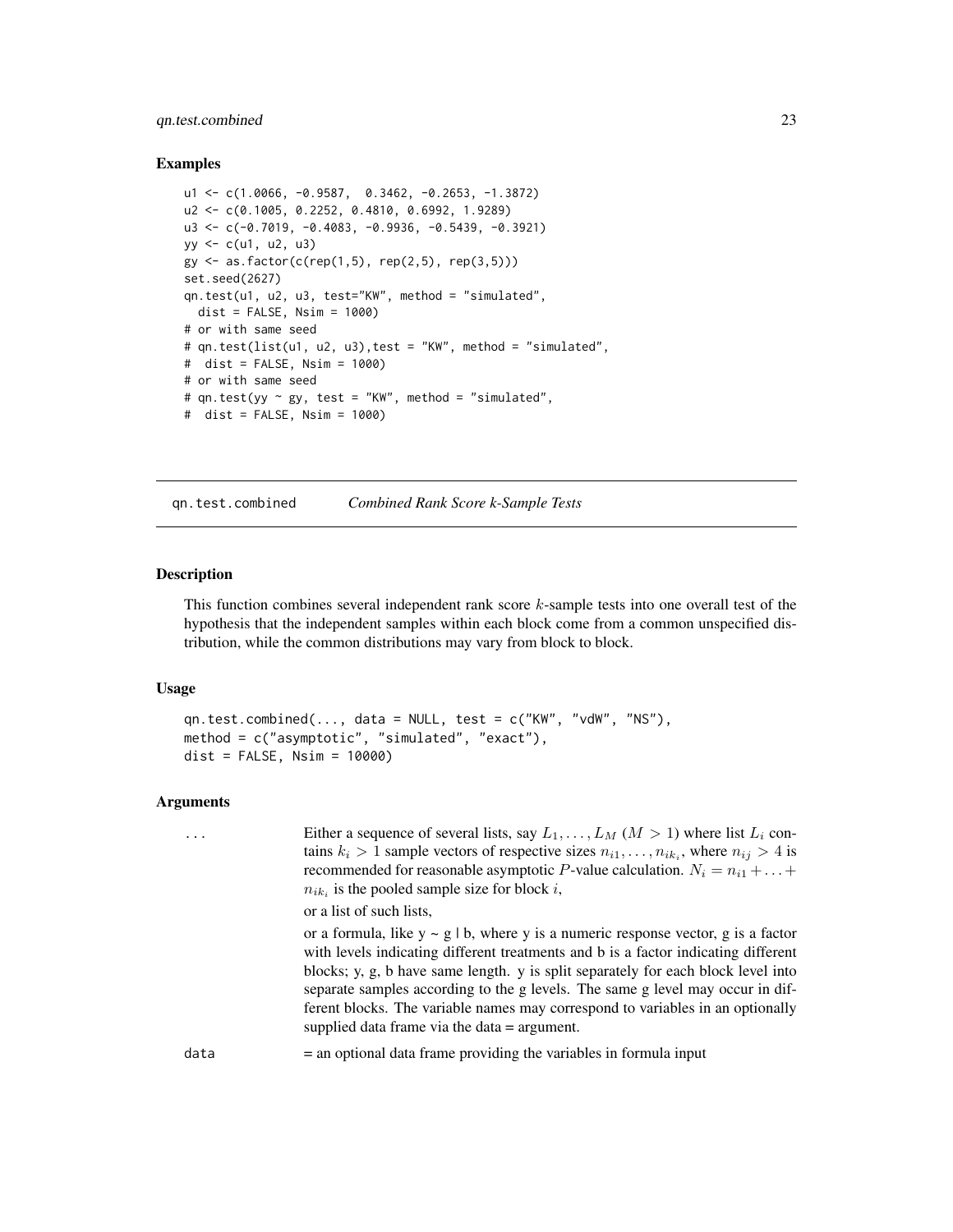<span id="page-23-0"></span>

| test   | $= c("KW", "vdW", "NS"),$<br>where "KW" uses scores 1:N (Kruskal-Wallis test)                                                                                                                                                                                                                                                                                                                                                                                                                                                                                                                                                  |
|--------|--------------------------------------------------------------------------------------------------------------------------------------------------------------------------------------------------------------------------------------------------------------------------------------------------------------------------------------------------------------------------------------------------------------------------------------------------------------------------------------------------------------------------------------------------------------------------------------------------------------------------------|
|        | "vdW" uses van der Waerden scores, qnorm( (1:N) / (N+1) )                                                                                                                                                                                                                                                                                                                                                                                                                                                                                                                                                                      |
|        | "NS" uses normal scores, i.e., expected values of standard normal order statis-<br>tics, invoking function normOrder of package SuppDists (>=1.1-9.4)                                                                                                                                                                                                                                                                                                                                                                                                                                                                          |
|        | For the above scores $N$ changes from block to block and represents the total<br>pooled sample size $N_i$ for block i.                                                                                                                                                                                                                                                                                                                                                                                                                                                                                                         |
| method | =c("asymptotic","simulated","exact"), where                                                                                                                                                                                                                                                                                                                                                                                                                                                                                                                                                                                    |
|        | "asymptotic" uses only an asymptotic chi-square approximation for the $P$ -<br>value. The adequacy of asymptotic $P$ -values for use with moderate sample sizes<br>may be checked with method = $"simulated".$                                                                                                                                                                                                                                                                                                                                                                                                                 |
|        | "simulated" uses simulation to get Nsim simulated $QN$ statistics for each block<br>of samples, adding them component wise across blocks to get Nsim combined<br>values, and compares these with the observed combined value to get the esti-<br>mated $P$ -value.                                                                                                                                                                                                                                                                                                                                                             |
|        | "exact" uses full enumeration of the test statistic value for all sample splits of<br>the pooled samples within each block. The test statistic vectors for each block<br>are added (each component against each component, as in the R outer $(x, y, z)$<br>"+") command) to get the convolution enumeration for the combined test statis-<br>tic. This "addition" is done one block at a time. It is possible only for small<br>problems, and is attempted only when Nsim is at least the (conservatively maxi-<br>mal) length<br>$\frac{N_1!}{n_{11}! \dots n_{1k}!} \times \dots \times \frac{N_M!}{n_{M1}! \dots n_{Mk}!}$ |
|        | of the final distribution vector, were $N_i = n_{i1} + \ldots + n_{ik_i}$ is the sample size<br>of the pooled samples for the i-th block. Otherwise, it reverts to the simulation<br>method using the provided Nsim.                                                                                                                                                                                                                                                                                                                                                                                                           |
| dist   | FALSE (default) or TRUE. If TRUE, the simulated or fully enumerated convolution<br>vector null. dist is returned for the $QN$ test statistic.<br>Otherwise, NULL is returned.                                                                                                                                                                                                                                                                                                                                                                                                                                                  |
| Nsim   | = 10000 (default), number of simulation splits to use within each block of sam-<br>ples. It is only used when method = "simulated" or when method = "exact"<br>reverts to method = "simulated", as previously explained. Simulations are<br>independent across blocks, using Nsim for each block.                                                                                                                                                                                                                                                                                                                              |
|        |                                                                                                                                                                                                                                                                                                                                                                                                                                                                                                                                                                                                                                |

#### Details

The rank score QN criterion  $QN_i$  for the *i*-th block of  $k_i$  samples, is used to test the hypothesis that the samples in the  $i$ -th block all come from the same but unspecified continuous distribution function  $F_i(x)$ . See [qn.test](#page-19-1) for the definition of the QN criterion and the exact calculation of its null distribution.

The combined QN criterion  $QN_{\text{comb}} = QN_1 + \ldots + QN_M$  is used to simultaneously test whether the samples in block i come from the same continuous distribution function  $F_i(x)$ . However, the unspecified common distribution function  $F_i(x)$  may change from block to block.

The  $k$  for each block of  $k$  independent samples may change from block to block.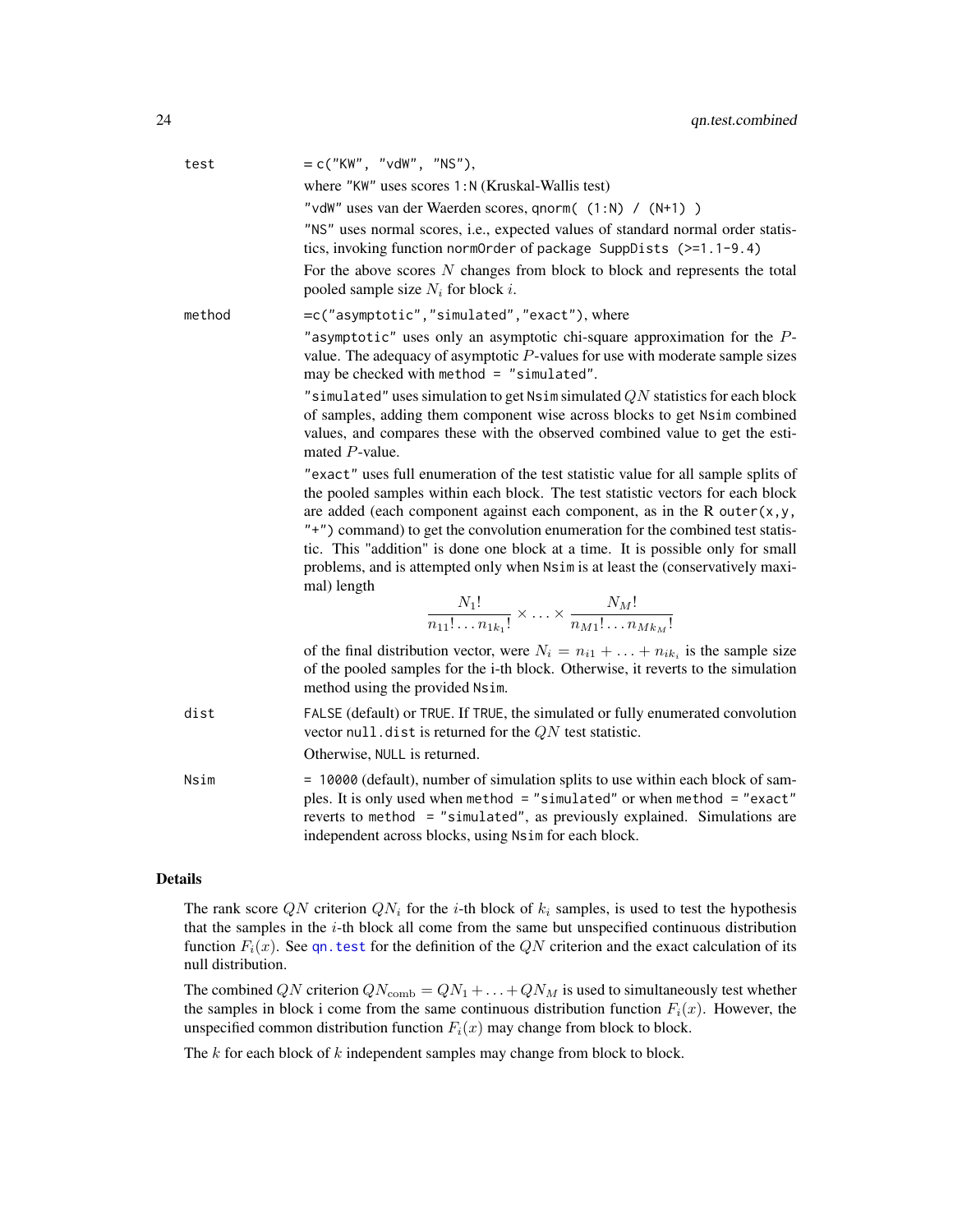#### <span id="page-24-0"></span>qn.test.combined 25

The asymptotic approximating chi-square distribution has  $f = (k_1 - 1) + \ldots + (k_M - 1)$  degrees of freedom.

NA values are removed and the user is alerted with the total NA count. It is up to the user to judge whether the removal of NA's is appropriate.

The continuity assumption can be dispensed with if we deal with independent random samples, or if randomization was used in allocating subjects to samples or treatments, independently from block to block, and if the asymptotic, simulated or exact  $P$ -values are viewed conditionally, given the tie patterns within each block. Under such randomization any conclusions are valid only with respect to the blocks of subjects that were randomly allocated. In case of ties the average rank scores are used across tied observations within each block.

#### Value

A list of class kSamples with components

| test.name | "Kruskal-Wallis", "van der Waerden scores", or<br>"normal scores"                                                                            |
|-----------|----------------------------------------------------------------------------------------------------------------------------------------------|
| M         | number of blocks of samples being compared                                                                                                   |
| n.samples | list of M vectors, each vector giving the sample sizes for each block of samples<br>being compared                                           |
| nt        | vector of length M of total sample sizes involved in each of the M comparisons of<br>$k_i$ samples, respectively                             |
| n.ties    | vector giving the number of ties in each the M comparison blocks                                                                             |
| gn.list   | list of M matrices giving the qn results from qn. test, applied to the samples in<br>each of the M blocks                                    |
| qn.c      | 2 (or 3) vector containing the observed $QN_{\text{comb}}$ , asymptotic P-value, (simulated<br>or exact $P$ -value).                         |
| warning   | logical indicator, warning = TRUE when at least one $n_{ij} < 5$ .                                                                           |
| null.dist | simulated or enumerated null distribution of the $QN_{\rm comb}$ statistic. It is NULL<br>when $dist = FALSE$ or when method = "asymptotic". |
| method    | The method used.                                                                                                                             |
| Nsim      | The number of simulations used for each block of samples.                                                                                    |

#### Note

These tests are useful in analyzing treatment effects of shift nature in randomized (incomplete) block experiments.

#### References

Lehmann, E.L. (2006), *Nonparametric, Statistical Methods Based on Ranks*, Springer Verlag, New York. Ch. 6, Sec. 5D.

#### See Also

[qn.test](#page-19-1)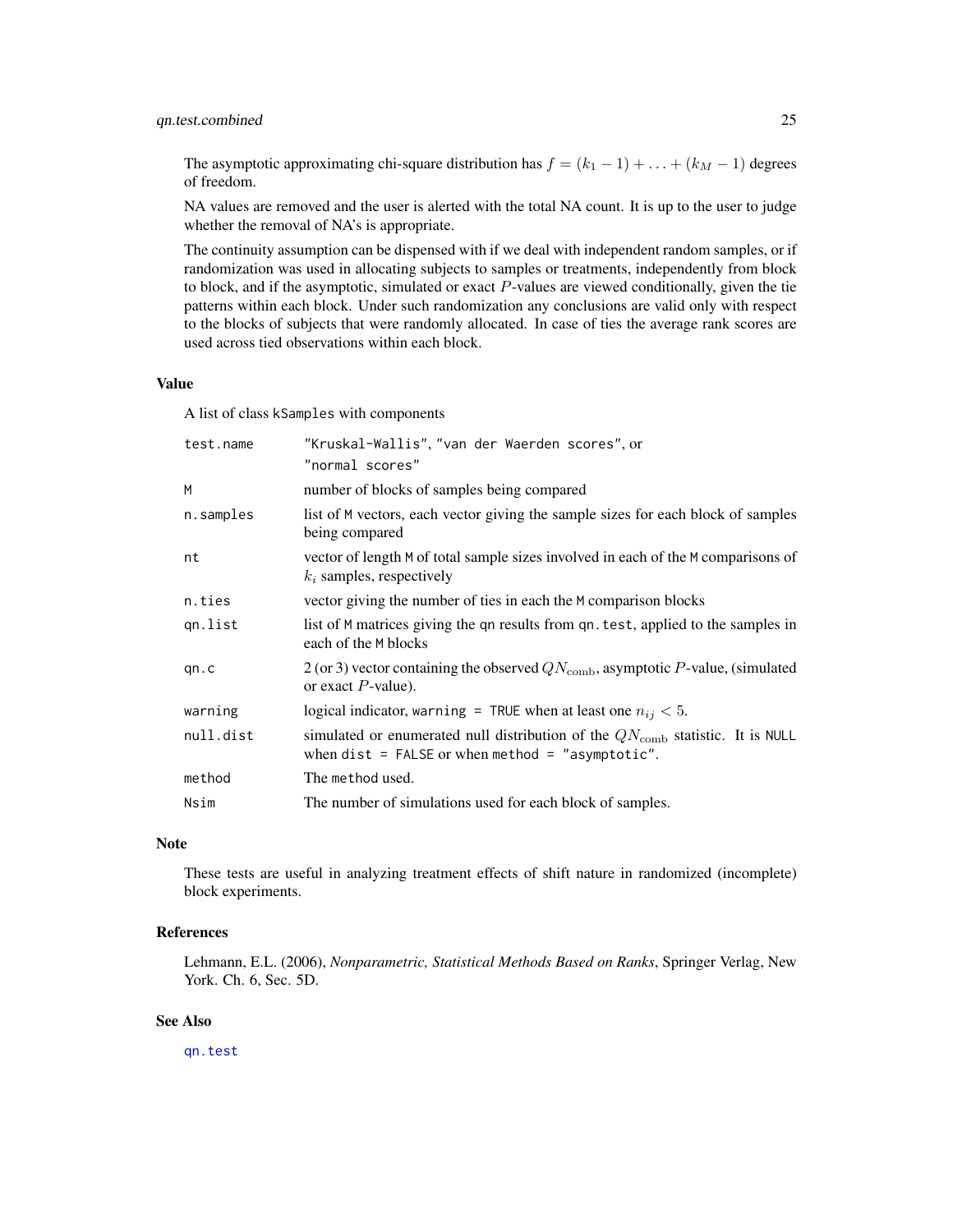#### Examples

```
## Create two lists of sample vectors.
x1 \leftarrow list( c(1, 3, 2, 5, 7), c(2, 8, 1, 6, 9, 4), c(12, 5, 7, 9, 11))
x2 <- list( c(51, 43, 31, 53, 21, 75), c(23, 45, 61, 17, 60) )
# and a corresponding data frame datx1x2
x1x2 \leftarrow c(unlist(x1),unlist(x2))gx1x2 \leq as.factor(c(rep(1,5),rep(2,6),rep(3,5),rep(1,6),rep(2,5)))bx1x2 \le -as.factor(c(rep(1,16),rep(2,11)))datx1x2 <- data.frame(A = x1x2, G = gx1x2, B = bx1x2)
## Run qn.test.combined.
set.seed(2627)
qn.test.compile(x1, x2, method = "simulated", Nsim = 1000)# or with same seed
# qn.test.combined(list(x1, x2), method = "simulated", Nsim = 1000)
# or qn.test.combined(A~G|B,data=datx1x2,method="simulated",Nsim=1000)
```
ShorelineFireEMS *Shoreline Fire and EMS Turnout Times*

#### **Description**

This data set gives turnout response times for Fire and EMS (Emergency Medical Services) dispatch calls to the Shoreline, WA, Fire Department in 2006. The turnout time refers to time elapsed between the emergency call dispatch and the crew leaving the fire station, or signaling that they are on their way while being on route already. The latter scenario may explain the bimodal distribution character.

#### Usage

```
data(ShorelineFireEMS)
```
#### Format

A list of two sublists \$EMSTOT and \$FireTOT, each with 4 vector components \$ST57, \$ST63, \$ST64, and \$ST65 respectively, giving the turnout times (in seconds) (for EMS and Fire) at fire stations ST57, ST63, ST64, and ST65.

#### Note

These data sets are provided to illustrate usage of ad.test and qn.test and their combined versions in testing for performance equivalence across fire stations.

#### Source

Thanks to Michael Henderson and the Fire Fighters and Paramedics of the Shoreline Fire Department in Washington State.

<span id="page-25-0"></span>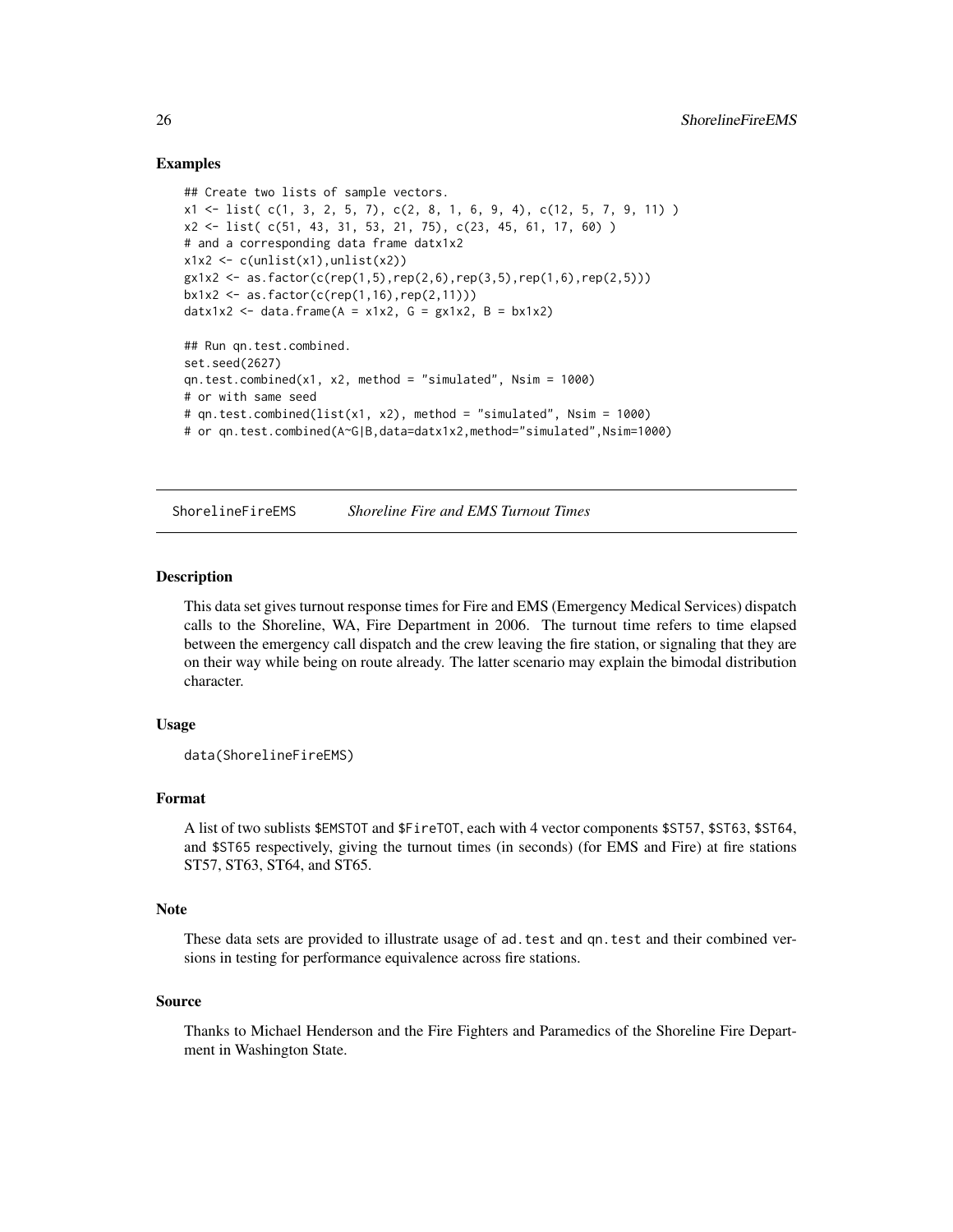#### <span id="page-26-0"></span>Steel.test 27

#### Examples

```
data(ShorelineFireEMS)
boxplot(ShorelineFireEMS$EMSTOT,xlab="Station", ylab="seconds",
main="EMS Turnout Time")
boxplot(ShorelineFireEMS$FireTOT,xlab="Station", ylab="seconds",
main="Fire Turnout Time")
```
<span id="page-26-1"></span>Steel.test *Steel's Multiple Comparison Wilcoxon Tests*

#### Description

This function uses pairwise Wilcoxon tests, comparing a common control sample with each of several treatment samples, in a multiple comparison fashion. The experiment wise significance probabity is calculated, estimated, or approximated, when testing the hypothesis that all independent samples arise from a common unspecified distribution, or that treatments have no effect when assigned randomly to the given subjects.

#### Usage

```
Steel.test(..., data = NULL,
method = c("asymptotic", "simulated", "exact"),
alternative = c("greater","less","two-sided"),
dist = FALSE, Nsim = 10000)
```

| $\ddots$ | Either several sample vectors, say $x_1, \ldots, x_k$ , with $x_i$ containing $n_i$ sample<br>values. $n_i > 4$ is recommended for reasonable asymptotic P-value calculation.<br>The pooled sample size is denoted by $N = n_1 +  + n_k$ . The first vector serves<br>as control sample, the others as treatment samples. |
|----------|---------------------------------------------------------------------------------------------------------------------------------------------------------------------------------------------------------------------------------------------------------------------------------------------------------------------------|
|          | or a list of such sample vectors.                                                                                                                                                                                                                                                                                         |
|          | or a formula $y \sim g$ , where y contains the pooled sample values and g (same<br>length as y) is a factor with levels identifying the samples to which the elements<br>of y belong. The lowest factor level corresponds to the control sample, the other<br>levels to treatment samples.                                |
| data     | $=$ an optional data frame providing the variables in formula $y \sim g$ or y, g input                                                                                                                                                                                                                                    |
| method   | $= c("asymptotic", "simulated", "exact"), where$                                                                                                                                                                                                                                                                          |
|          | "asymptotic" uses only an asymptotic normal approximation to approximate<br>the $P$ -value, This calculation is always done.                                                                                                                                                                                              |
|          | "simulated" uses Nsim simulated standardized Steel statistics based on random<br>splits of the pooled samples into samples of sizes $n_1, \ldots, n_k$ , to estimate the P-<br>value.                                                                                                                                     |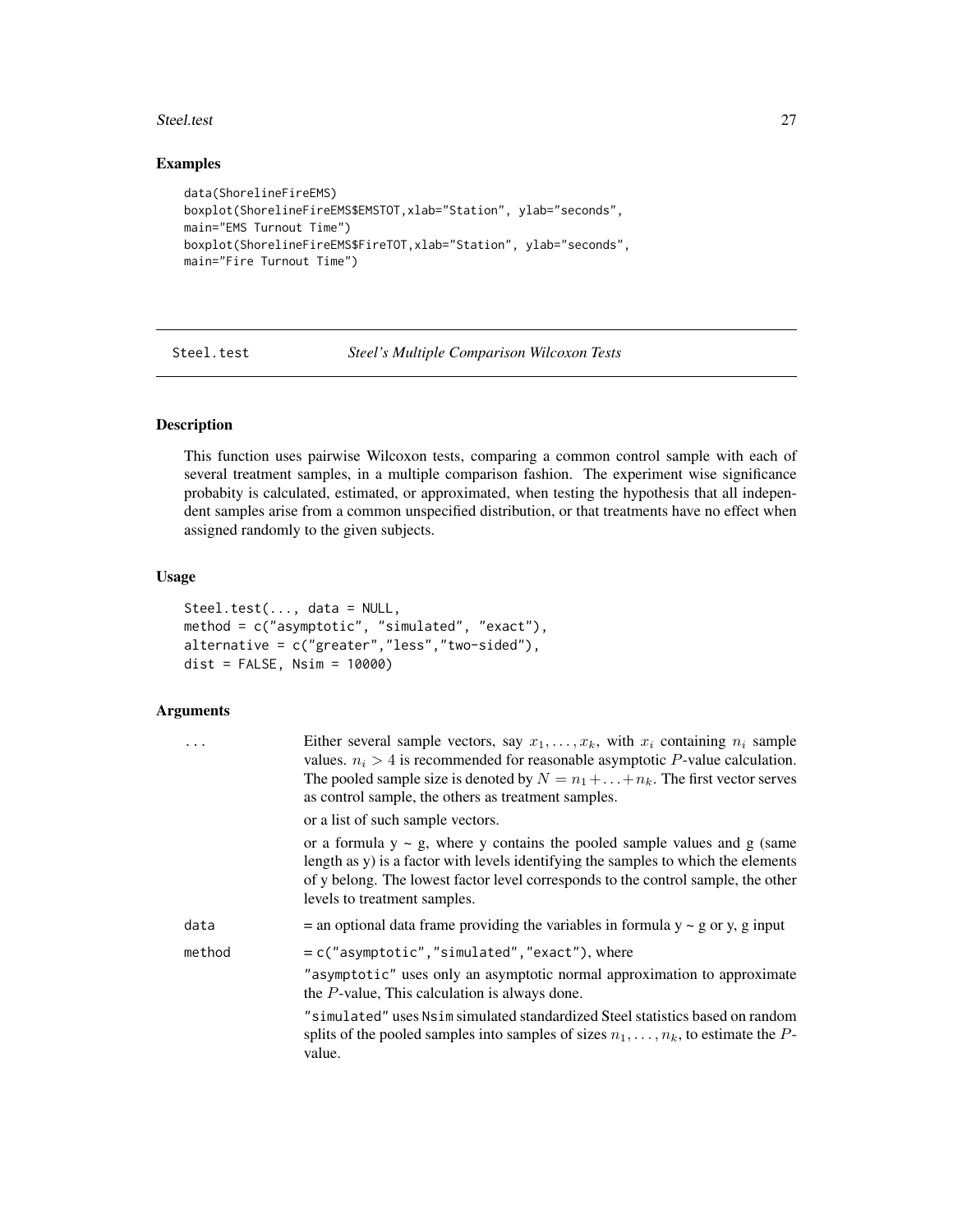"exact" uses full enumeration of all sample splits with resulting standardized Steel statistics to obtain the exact  $P$ -value. It is used only when  $N \sin i s$  at least as large as the number

$$
ncomb = \frac{N!}{n_1! \dots n_k!}
$$

of full enumerations. Otherwise, method reverts to "simulated" using the given Nsim. It also reverts to "simulated" when  $ncomb > 1e8$  and dist = TRUE.

- alternative  $= c("greater", "less", "two-sided"), where for "greater" the maximum$ of the pairwise standardized Wilcoxon test statistics is used and a large maximum value is judged significant. For "less" the minimum of the pairwise standardized Wilcoxon test statistics is used and a low minimum value is judged significant. For "two-sided" the maximum of the absolute pairwise standardized Wilcoxon test statistics is used and a large maximum value is judged significant. dist = FALSE (default) or TRUE. If TRUE, the simulated or fully enumerated null
- distribution vector null.dist is returned for the Steel test statistic, as chosen via alternative. Otherwise, NULL is returned. When dist = TRUE then Nsim <- min(Nsim, 1e8), to limit object size.
- Nsim = 10000 (default), number of simulation sample splits to use. It is only used when method = "simulated", or when method = "exact" reverts to method = "simulated", as previously explained.

#### Details

The Steel criterion uses the Wilcoxon test statistic in the pairwise comparisons of the common control sample with each of the treatment samples. These statistics are used in standardized form, using the means and standard deviations as they apply conditionally given the tie pattern in the pooled data, see Scholz (2016). This conditional treatment allows for correct usage in the presence of ties and is appropriate either when the samples are independent and come from the same distribution (continuous or not) or when treatments are assigned randomly among the total of N subjects. However, in the case of ties the significance probability has to be viewed conditionally given the tie pattern.

The Steel statistic is used to test the hypothesis that the samples all come from the same but unspecified distribution function  $F(x)$ , or, under random treatment assigment, that the treatments have no effect. The significance probability is the probability of obtaining test results as extreme or more extreme than the observed test statistic, when testing for the possibility of a treatment effect under any of the treatments.

For small sample sizes exact (conditional) null distribution calculations are possible (with or without ties), based on a recursively extended version of Algorithm C (Chase's sequence) in Knuth (2011), which allows the enumeration of all possible splits of the pooled data into samples of sizes of  $n_1, \ldots, n_k$ , as appropriate under treatment randomization. This is done in C, as is the simulation of such splits.

NA values are removed and the user is alerted with the total NA count. It is up to the user to judge whether the removal of NA's is appropriate.

#### Value

A list of class kSamples with components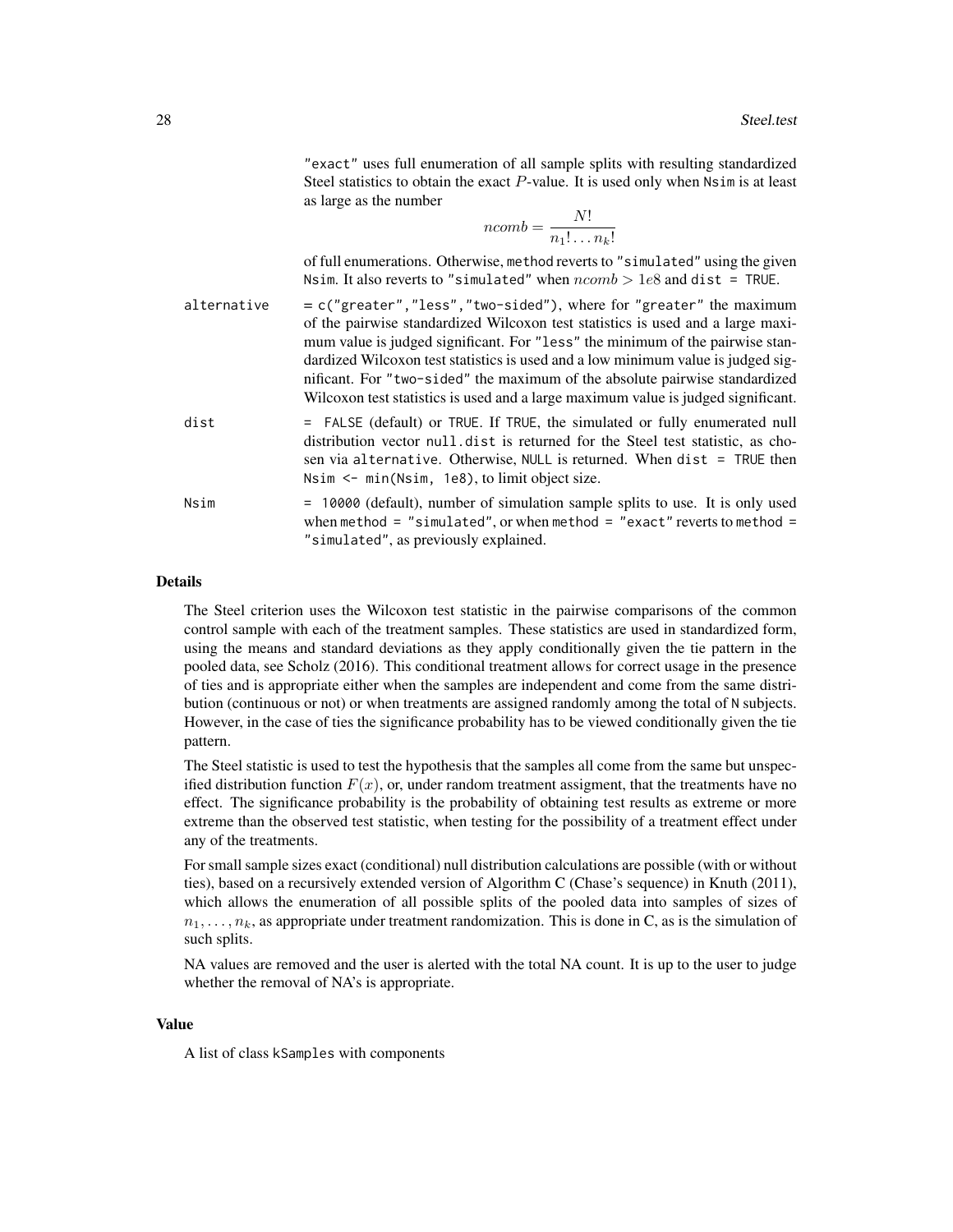#### <span id="page-28-0"></span>Steel.test 29

| test.name   | "Steel"                                                                                                                                                                                                             |
|-------------|---------------------------------------------------------------------------------------------------------------------------------------------------------------------------------------------------------------------|
| alternative | "greater", "less", or "two-sided"                                                                                                                                                                                   |
| k           | number of samples being compared, including the control sample as the first one                                                                                                                                     |
| ns          | vector $(n_1, \ldots, n_k)$ of the k sample sizes                                                                                                                                                                   |
| N           | size of the pooled sample = $n_1 +  + n_k$                                                                                                                                                                          |
| n.ties      | number of ties in the pooled sample                                                                                                                                                                                 |
| st          | 2 (or 3) vector containing the observed standardized Steel statistic, its asymp-<br>totic $P$ -value, (its simulated or exact $P$ -value)                                                                           |
| warning     | logical indicator, warning = TRUE when at least one $n_i < 5$                                                                                                                                                       |
| null.dist   | simulated or enumerated null distribution vector of the test statistic. It is NULL<br>when $dist = FALSE$ or when method = "asymptotic".                                                                            |
| method      | the method used.                                                                                                                                                                                                    |
| Nsim        | the number of simulations used.                                                                                                                                                                                     |
| W           | vector $(W_{12},,W_{1k})$ of Mann-Whitney statistics comparing each observation<br>under treatment $i(>1)$ against each observation of the control sample.                                                          |
| mu          | mean vector $(n_1n_2/2,\ldots,n_1n_k/2)$ of W.                                                                                                                                                                      |
| tau         | vector of standard deviations of W.                                                                                                                                                                                 |
| sig0        | standard deviation used in calculating the significance probability of the maxi-<br>mum (minimum) of (absolute) standardized Mann-Whitney statistics, see Scholz<br>(2016).                                         |
| sig         | vector $(\sigma_1, \ldots, \sigma_k)$ of standard deviations used in calculating the significance<br>probability of the maximum (minimum) of (absolute) standardized Mann-Whitney<br>statistics, see Scholz (2016). |

#### warning

method = "exact" should only be used with caution. Computation time is proportional to the number of enumerations. Experiment with [system.time](#page-0-0) and trial values for Nsim to get a sense of the required computing time. In most cases dist = TRUE should not be used, i.e., when the returned distribution objects become too large for R's work space.

#### References

Knuth, D.E. (2011), *The Art of Computer Programming, Volume 4A Combinatorial Algorithms Part 1*, Addison-Wesley

Lehmann, E.L. (2006), *Nonparametrics, Statistical Methods Based on Ranks, Revised First Edition*, Springer Verlag.

Scholz, F.W. (2016), "On Steel's Test with Ties", submitted to *Journal of Nonparametric Statistics*.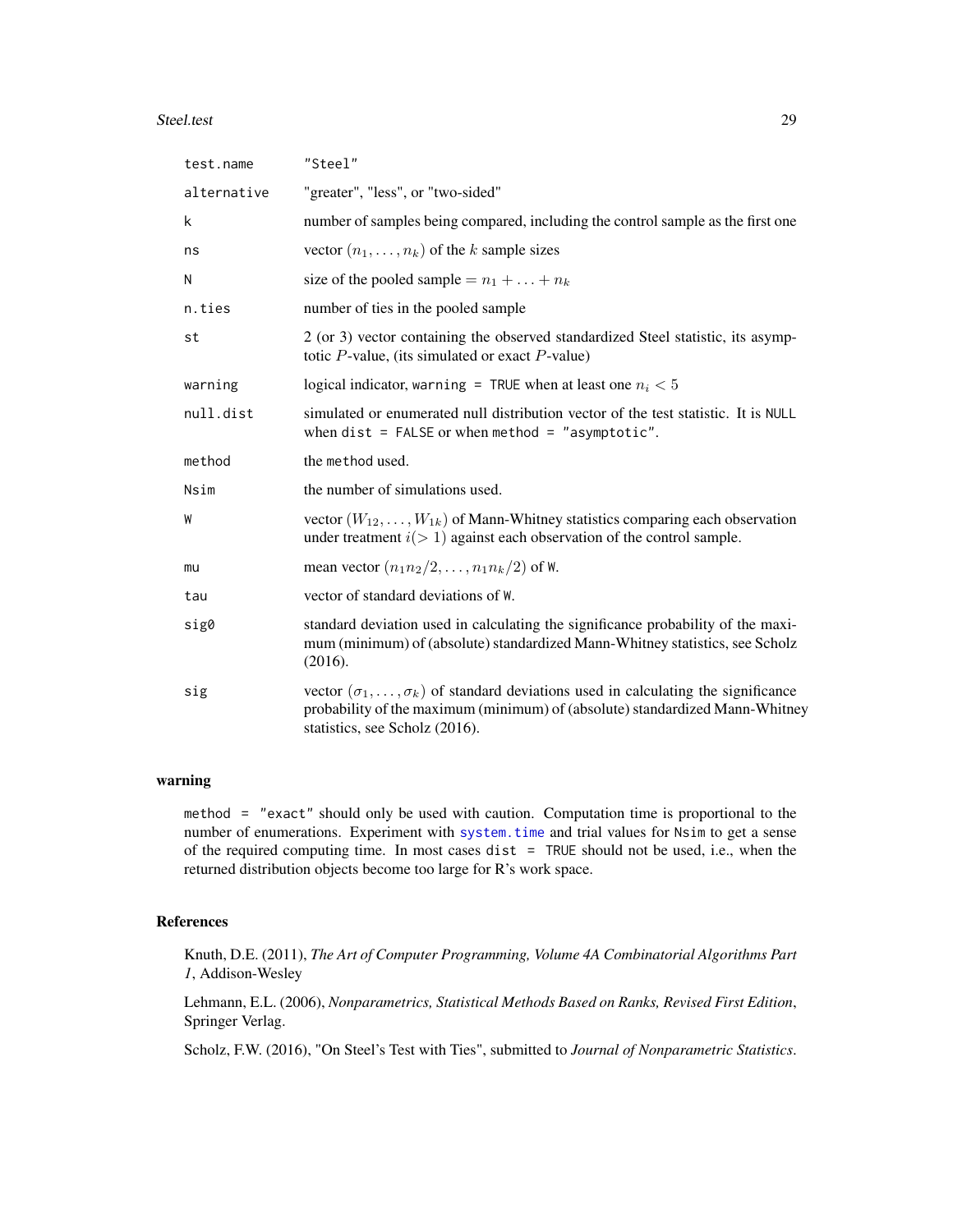#### Examples

```
z1 <- c(103, 111, 136, 106, 122, 114)
z2 <- c(119, 100, 97, 89, 112, 86)
z3 <- c( 89, 132, 86, 114, 114, 125)
z4 <- c( 92, 114, 86, 119, 131, 94)
y \leq -c(z1, z2, z3, z4)g \le -as.factor(c(rep(1, 6), rep(2, 6), rep(3, 6), rep(4, 6)))set.seed(2627)
Steel.test(list(z1, z2, z3, z4), method = "simulated",
  alternative = "less", Nsim = 1000)
# or with same seed
# Steel.test(z1, z2, z3, z4,method = "simulated",
# alternative = "less", Nsim = 1000)
# or with same seed
# Steel.test(y \sim g, method = "simulated",
# alternative = "less", Nsim=1000)
```
SteelConfInt *Simultaneous Confidence Bounds Based on Steel's Multiple Comparison Wilcoxon Tests*

#### **Description**

This function inverts pairwise Wilcoxon tests, comparing a common control sample with each of several treatment samples to provide simultaneous confidence bounds for the respective shift parameters by which the sampled treatment populations may differ from the control population. It is assumed that all samples are independent and that the sampled distributions are continuous to avoid ties. The joint coverage probability for all bounds/intervals is calculated, estimated, or approximated, see Details. For treatment of ties also see Details.

#### Usage

```
SteelConfInt(..., data = NULL, conf. level = 0.95,alternative = c("less", "greater", "two.sided"),method = c("asymptotic", "exact", "simulated"), Nsim = 10000)
```
#### **Arguments**

... Either several sample vectors, say  $x_1, \ldots, x_k$ , with  $x_i$  containing  $n_i$  sample values.  $n_i > 4$  is recommended for reasonable asymptotic P-value calculation. The pooled sample size is denoted by  $N = n_1 + \ldots + n_k$ . The first vector serves as control sample, the others as treatment samples.

or a list of such sample vectors.

or a formula  $y \sim g$ , where y contains the pooled sample values and g (same length as y) is a factor with levels identifying the samples to which the elements of y belong. The lowest factor level corresponds to the control sample, the other levels to treatment samples.

<span id="page-29-0"></span>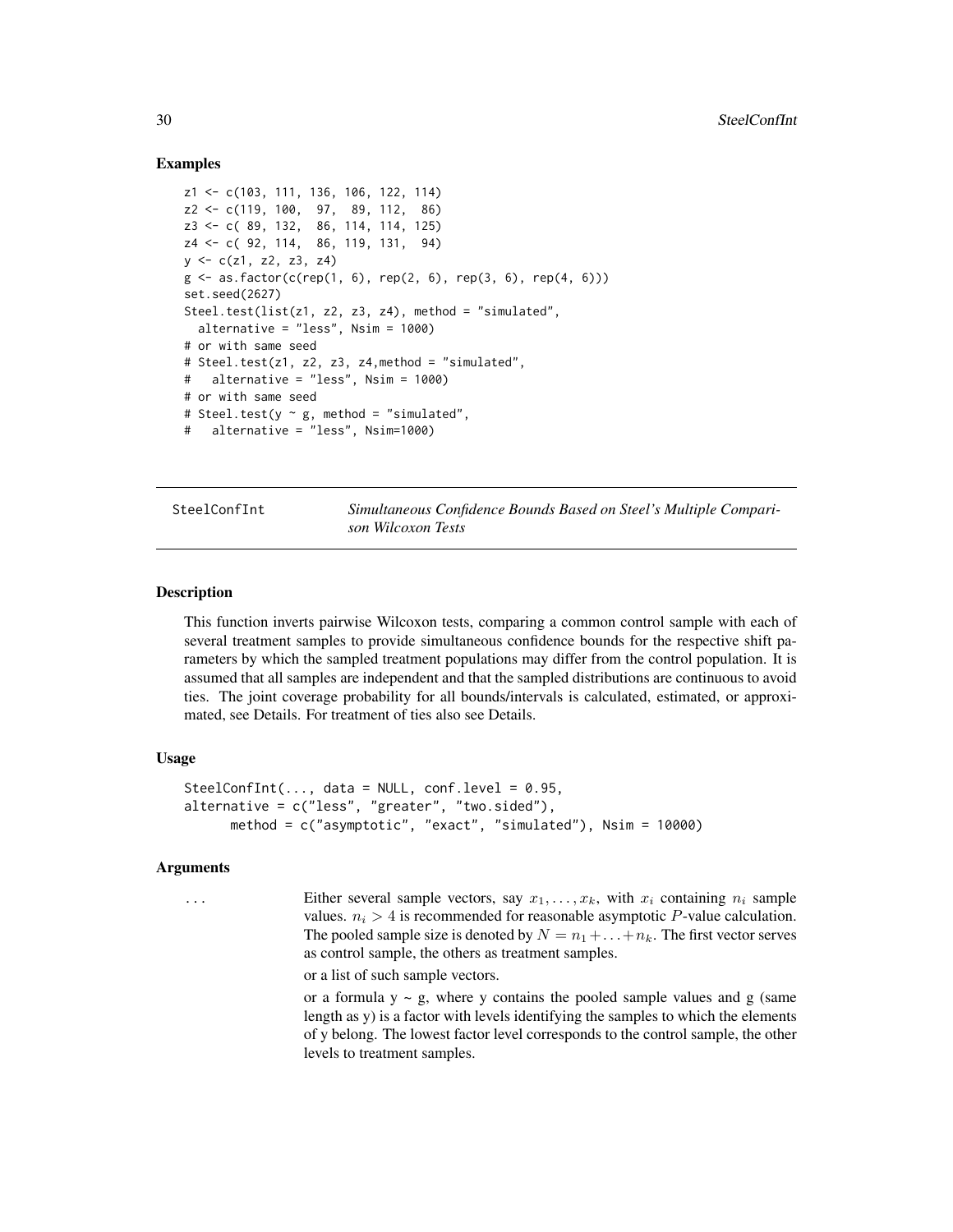| data        | $=$ an optional data frame providing the variables in formula $y \sim g$ .                                                                                                                                                                                                                                                                                                                                                                                                                                                                                                                                                                                                                                                                                                                                                                                                                |
|-------------|-------------------------------------------------------------------------------------------------------------------------------------------------------------------------------------------------------------------------------------------------------------------------------------------------------------------------------------------------------------------------------------------------------------------------------------------------------------------------------------------------------------------------------------------------------------------------------------------------------------------------------------------------------------------------------------------------------------------------------------------------------------------------------------------------------------------------------------------------------------------------------------------|
| conf.level  | = 0.95 (default) the target joint confidence level for all bounds/intervals.<br>$0 < \text{conf. level} < 1$ .                                                                                                                                                                                                                                                                                                                                                                                                                                                                                                                                                                                                                                                                                                                                                                            |
| alternative | = c("less", "greater", "two.sided"), where "less" results in simulta-<br>neous upper confidence bounds for all shift parameters and any negative upper<br>bound should lead to the rejection of the null hypothesis of all shift parameters<br>being zero or positive in favor of at least one being less than zero.<br>"greater" results in simultaneous lower confidence bounds for all shift pa-<br>rameters and any positive lower bound should lead to the rejection of the null<br>hypothesis of all shift parameters being zero or negative in favor of at least one<br>being greater than zero.<br>"two.sided" results in simultaneous confidence intervals for all shift parame-<br>ters and any interval not straddling zero should lead to the rejection of the null<br>hypothesis of all shift parameters being zero in favor of at least one being dif-<br>ferent from zero. |
| method      | = c("asymptotic", "exact", "simulated"), where<br>"asymptotic" uses only an asymptotic normal approximation to approximate<br>the achieved joint coverage probability. This calculation is always done.<br>"exact" uses full enumeration of all sample splits to obtain the exact achieved<br>joint coverage probability (see Details). It is used only when Nsim is at least<br>as large as the number of full enumerations. Otherwise, method reverts to<br>"simulated" using the given Nsim.<br>"simulated" uses Nsim simulated random splits of the pooled samples into<br>samples of sizes $n_1, \ldots, n_k$ , to estimate the achieved joint coverage probability.                                                                                                                                                                                                                 |
| Nsim        | = 10000 (default), number of simulated sample splits to use. It is only used<br>when method = "simulated", or when method = "exact" reverts to method =<br>"simulated", as previously explained.                                                                                                                                                                                                                                                                                                                                                                                                                                                                                                                                                                                                                                                                                          |

#### Details

The first sample is treated as control sample with sample size  $n_1$ . The remaining  $s = k - 1$ samples are treatment samples. Let  $W_{1i}$ ,  $i = 2, ..., k$  denote the respective Wilcoxon statistics comparing the common control sample (index 1) with each of the  $s$  treatment samples (indexed by  $i)$ . For each comparison of control and treatment  $i$  sample only the observations of the two samples involved are ranked. By  $W_i = W_{1i} - n_i(n_i + 1)/2$  we denote the corresponding Mann-Whitney test statistic. Furthermore, let  $D_{i(j)}$  denote the j-th ordered value (ascending order) of the  $n_1n_i$ paired differences between the observations in treatment sample  $i$  and those of the control sample. By simple extension of results in Lehmann (2006), pages 87 and 92, the following equations hold, relating the null distribution of the Mann-Whitney statistics and the joint coverage probabilities of the  $D_{i(j_i)}$  for any set of  $j_1, \ldots, j_s$  with  $1 \le j_i \le n_1 n_i$ .

$$
P_{\Delta}(\Delta_i \le D_{i(j_i)}, i = 2, ..., k) = P_0(W_i \le j_i - 1, i = 2, ..., k)
$$

and

$$
P_{\Delta}(\Delta_i \ge D_{i(j_i)}, i = 2, \dots, s) = P_0(W_i \le n_1 n_i - j_i, i = 2, \dots, k)
$$

where  $P_{\Delta}$  refers to the distribution under  $\Delta = (\Delta_2, \ldots, \Delta_k)$  and  $P_0$  refers to the joint null distribution of the  $W_i$  when all sampled distributions are the same and continuous. There are  $k - 1$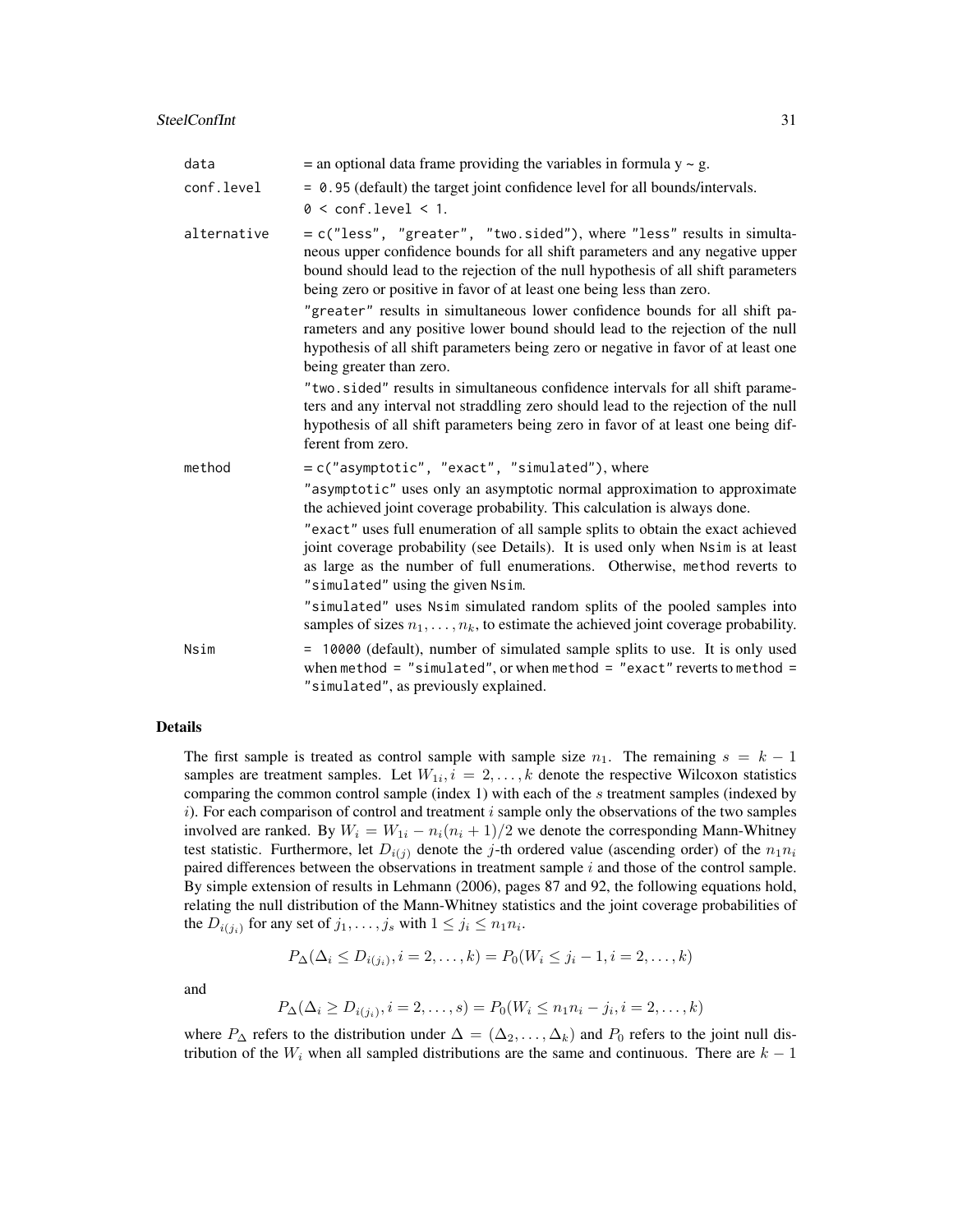indices  $j_i$  that can be manipulated to affect the achieved confidence level. To limit the computational complexity standardized versions of the  $W_i$ , i.e.,  $(W_i - \mu_i)/\tau_i$  with  $\mu_i$  and  $\tau_i$  representing mean and standard deviation of  $W_i$ , are used to choose a common value for  $(j_i - 1 - \mu_i)/\tau_i$  (satisfying the  $\gamma$  level) from the multivariate normal approximation for the  $W_i$  (see Miller (1981) and Scholz (2016)), and reduce that to integer values for  $j_i$ , rounding up, rounding down, and rounding to the nearest integer. These integers  $j_i$  are then used in approximating the actual joint probabilities  $P_0(W_i \leq j_i - 1, i = 2, \ldots, k)$ , and from these three coverage probabilities the one that is closest to the nominal confidence level  $\gamma$  and  $\geq \gamma$  and also also the one that is closest without the restriction  $\geq \gamma$  are chosen.

When method = "exact" or  $=$  "simulated" is specified, the same process is used, using either the fully enumerated exact distribution of  $W_i$ ,  $i = 2, \ldots, k$  (based on a recursive version of Chase's sequence as presented in Knuth (2011)) for all sample splits, or the simulated distribution of  $W_i$ ,  $i =$  $2, \ldots, k$ . However, since these distributions are discrete the starting point before rounding up is the smallest quantile such that the proportion of distribution values less or equal to it is at least  $\gamma$ . The starting point before rounding down is the highest quantile such that the proportion of distribution values less or equal to it is at most  $\gamma$ . The third option of rounding to the closest integer is performed using the average of the first two.

Confidence intervals are constructed by using upper and lower confidence bounds, each with same confidence level of  $(1 + \gamma)/2$ .

When the original sample data appear to be rounded, and especially when there are ties, one should widen the computed intervals or bounds by the rounding  $\epsilon$ , as illustrated in Lehmann (2006), pages 85 and 94. For example, when all sample values appear to end in one of .0, .2, .4, .6, .8, the rounding  $\epsilon$  would be .2. Ultimately, this is a judgment call for the user. Such widening of intervals will make the actually achieved confidence level  $\geq$  the stated achieved level.

#### Value

A list of class kSamples with components

| the control sample size $= n_1$<br>vector $(n_2, \ldots, n_k)$ of the $s = k - 1$ treatment sample sizes<br>size of the pooled sample = $n_1 +  + n_k$                                                                                                                                                                                                                                                                                                                                                                                                                                                                                                                                                                                                                                                                                                                                                                                                 |
|--------------------------------------------------------------------------------------------------------------------------------------------------------------------------------------------------------------------------------------------------------------------------------------------------------------------------------------------------------------------------------------------------------------------------------------------------------------------------------------------------------------------------------------------------------------------------------------------------------------------------------------------------------------------------------------------------------------------------------------------------------------------------------------------------------------------------------------------------------------------------------------------------------------------------------------------------------|
|                                                                                                                                                                                                                                                                                                                                                                                                                                                                                                                                                                                                                                                                                                                                                                                                                                                                                                                                                        |
|                                                                                                                                                                                                                                                                                                                                                                                                                                                                                                                                                                                                                                                                                                                                                                                                                                                                                                                                                        |
|                                                                                                                                                                                                                                                                                                                                                                                                                                                                                                                                                                                                                                                                                                                                                                                                                                                                                                                                                        |
| number of ties in the pooled sample                                                                                                                                                                                                                                                                                                                                                                                                                                                                                                                                                                                                                                                                                                                                                                                                                                                                                                                    |
| a list of data frames. When method $=$ "asymptotic" is specified, the list<br>consists of two data frames named conservative bounds asymptotic and<br>closest.bounds.asymptotic. Each data frame consists of s rows correspond-<br>ing to the s shift parameters $\Delta_i$ and three columns, the first column giving the<br>lower bound, the second column the upper bound, while the first row of the third<br>column states the computed confidence level by asymptotic approximation, ap-<br>plying jointly to all s sets of bounds. For one-sided bounds the corresponding<br>other bound is set to Inf or -Inf, respectively.<br>In case of conservative.bounds.asymptotic the achieved asymptotic confi-<br>dence level is targeted to be $\geq$ conf. level, but closest to it among three possi-<br>ble choices (see Details).<br>In the case of closest. bounds. asymptotic the achieved level is targeted to be<br>closest to conf. level. |
|                                                                                                                                                                                                                                                                                                                                                                                                                                                                                                                                                                                                                                                                                                                                                                                                                                                                                                                                                        |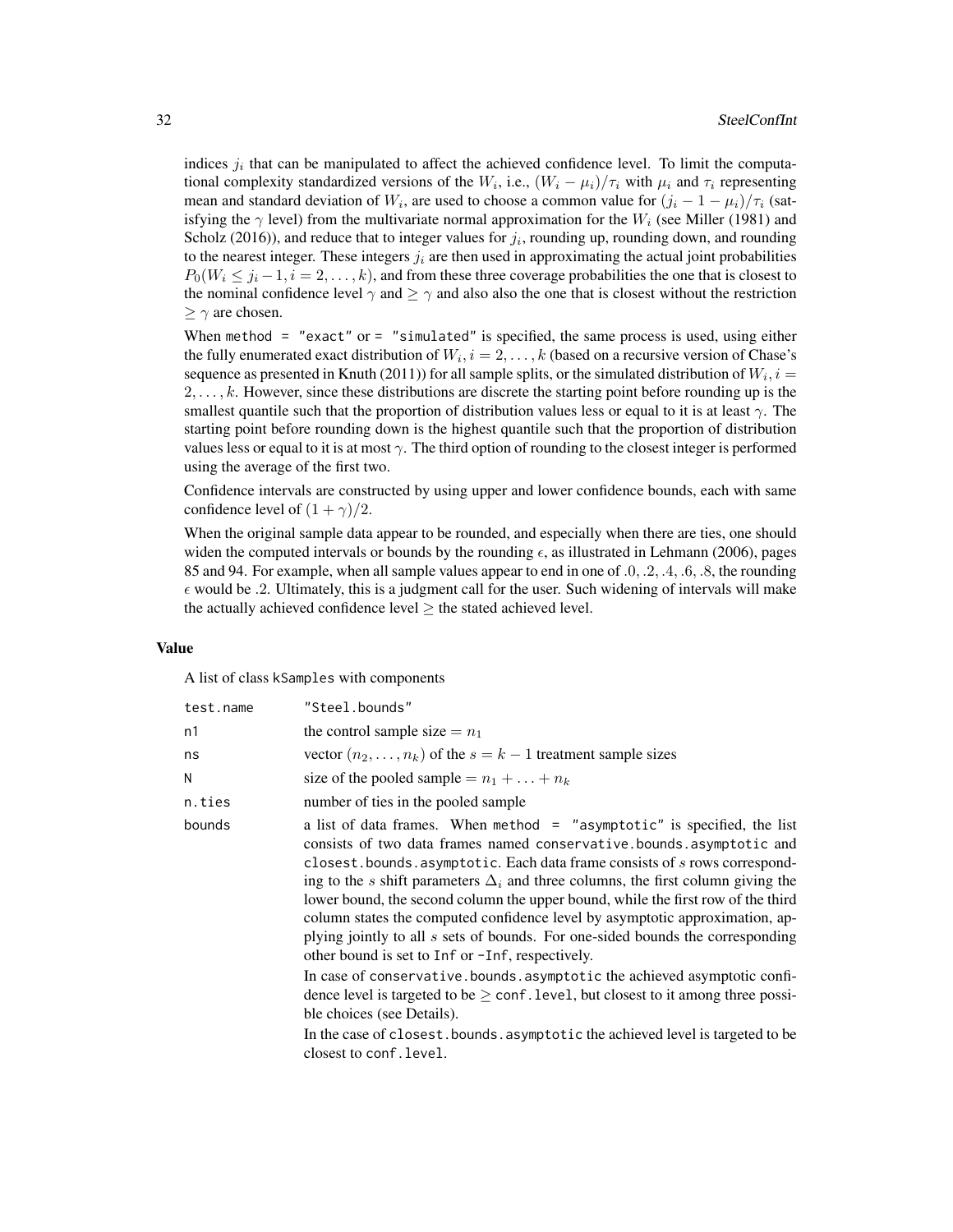#### <span id="page-32-0"></span>SteelConfInt 33

|        | When method = "exact" or method = "simulated" is specified the list<br>consists in addition of two further data frames named either |
|--------|-------------------------------------------------------------------------------------------------------------------------------------|
|        | conservative.bounds.exact and closest.bounds.exact or                                                                               |
|        | conservative.bounds.simulated and closest.bounds.simulated.                                                                         |
|        | In either case the structure and meaning of these data frames parallels that of the<br>"asymptotic" case.                           |
| method | the method used.                                                                                                                    |
| Nsim   | the number of simulations used.                                                                                                     |
| j.LU   | an s by 4 matrix giving the indices $j_i$ used for computing the bounds $D_{i(j_i)}$ for<br>$\Delta_i, i=1,\ldots,s.$               |

#### warning

method = "exact" should only be used with caution. Computation time is proportional to the number of enumerations. Experiment with [system.time](#page-0-0) and trial values for Nsim to get a sense of the required computing time.

#### References

Knuth, D.E. (2011), *The Art of Computer Programming, Volume 4A Combinatorial Algorithms Part 1*, Addison-Wesley

Lehmann, E.L. (2006), *Nonparametrics, Statistical Methods Based on Ranks, Revised First Edition*, Springer Verlag.

Miller, Rupert G., Jr. (1981), *Simultaneous Statistical Inference, Second Edition*, Springer Verlag, New York.

Scholz, F.W. (2016), "On Steel's Test with Ties", submitted to *Journal of Nonparametric Statistics*.

#### Examples

```
z1 <- c(103, 111, 136, 106, 122, 114)
z2 <- c(119, 100, 97, 89, 112, 86)
z3 <- c( 89, 132, 86, 114, 114, 125)
z4 <- c( 92, 114, 86, 119, 131, 94)
set.seed(2627)
SteelConfInt(list(z1,z2,z3,z4),conf.level=0.95,alternative="two.sided",
  method="simulated",Nsim=10000)
# or with same seed
# SteelConfInt(z1,z2,z3,z4,conf.level=0.95,alternative="two.sided",
# method="simulated",Nsim=10000)
```